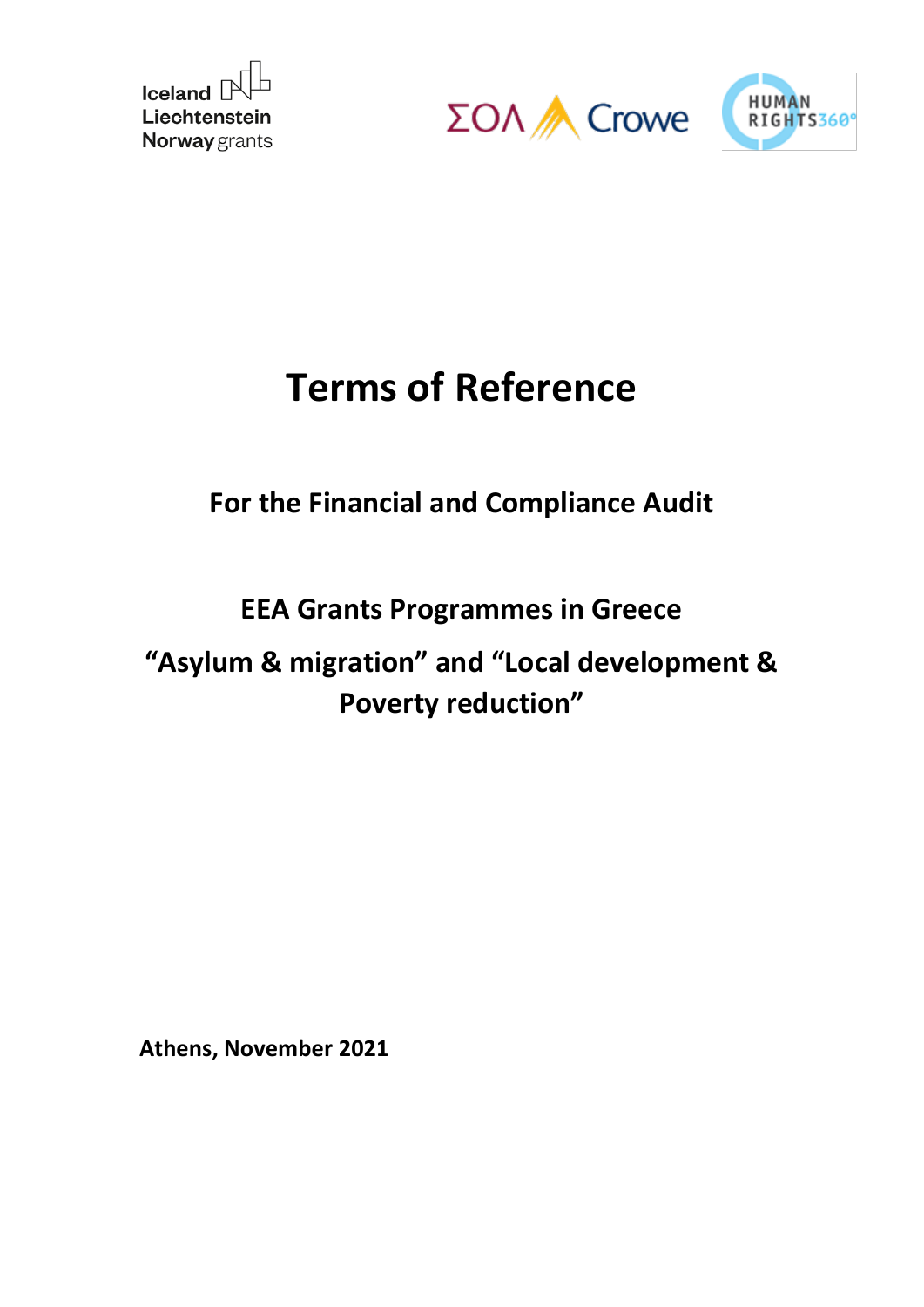





#### **Table of Contents**

| 1. |                                                                         |  |
|----|-------------------------------------------------------------------------|--|
|    | 1.1.                                                                    |  |
| 2. |                                                                         |  |
|    |                                                                         |  |
|    |                                                                         |  |
|    |                                                                         |  |
|    |                                                                         |  |
|    |                                                                         |  |
|    |                                                                         |  |
|    |                                                                         |  |
|    |                                                                         |  |
| 3. |                                                                         |  |
|    | 3.1                                                                     |  |
|    | 3.2 <sub>2</sub>                                                        |  |
| 4. |                                                                         |  |
| 4. |                                                                         |  |
| 5. |                                                                         |  |
|    |                                                                         |  |
|    | 4.1                                                                     |  |
| 5  |                                                                         |  |
| 6  |                                                                         |  |
|    |                                                                         |  |
|    |                                                                         |  |
|    |                                                                         |  |
|    | Annes IV: Template of the letter of intent for auditing team members 32 |  |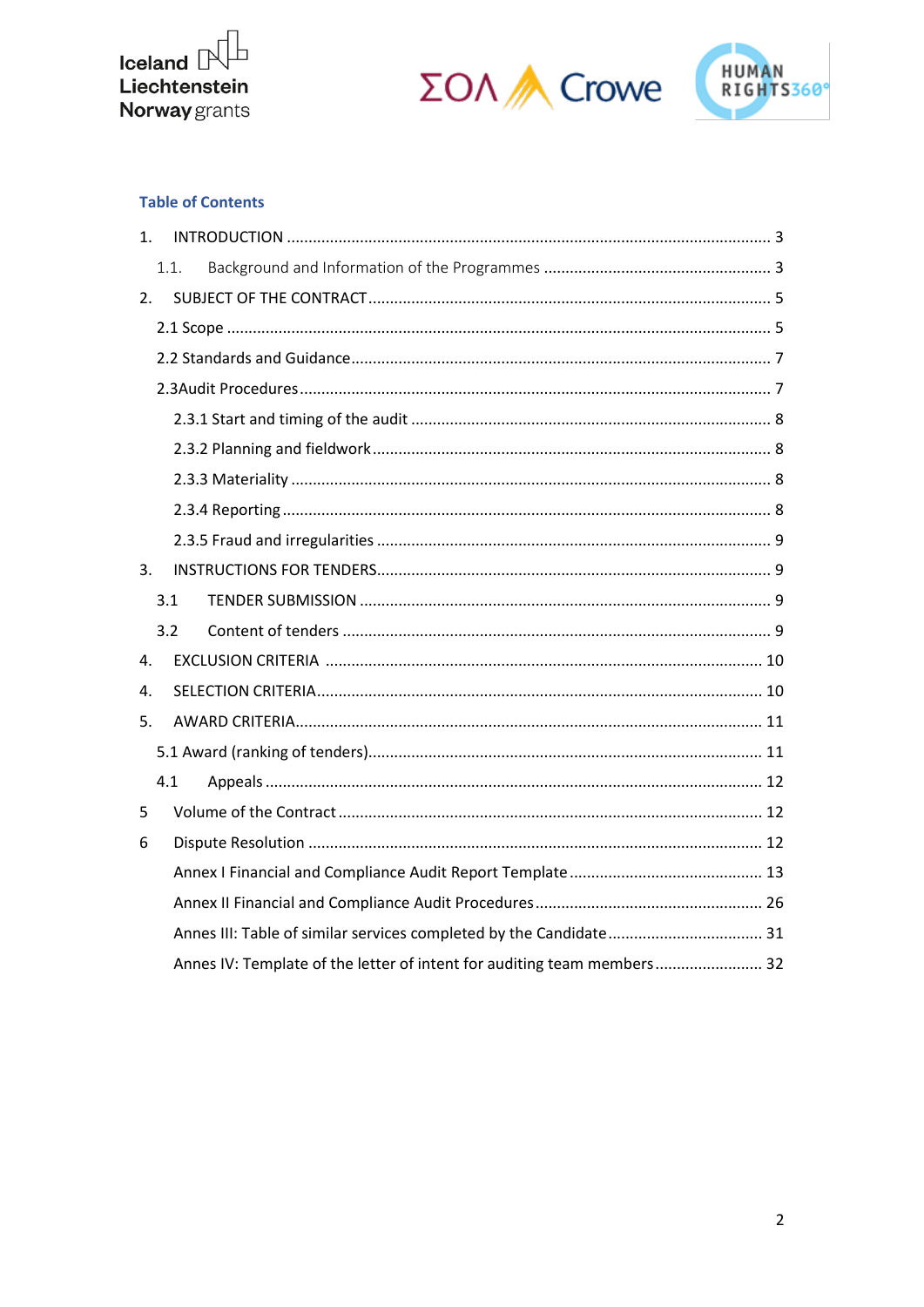

# $\Sigma$ OA A Crowe



## <span id="page-2-0"></span>1. INTRODUCTION

The EEA and Norway Grants represent the contribution of Iceland, Liechtenstein and Norway to reducing economic and social disparities and to strengthening bilateral relations with 15 EU countries in Central and Southern Europe, and the Baltics. A total contribution of € 2.8 billion to the 15 beneficiary countries has been agreed for the 2014-2021 Grants. The **Financial Mechanism Office (FMO)** administers the EEA and Norway Grants, acting as a secretariat to the three donor states.

There are five priority sectors, each comprising a number of 'programme areas', for the 2014-2021 period. These reflect the priorities of the EU and aim to respond to the shared challenges facing Europe. The specific priorities and allocations of funding to each programme area vary for each beneficiary country depending on its needs and own priorities. The **Asylum & migration Programme** and the **Local Development and Poverty Reduction Programme** in Greece aim to alleviate the suffering of the most vulnerable in Greece and strengthen social and economic cohesion, to address urgent needs for the reception and screening of asylum seekers and for the accommodation of vulnerable groups though capacitated experienced partners and the strengthening of bilateral cooperation between Iceland, Liechtenstein and Norway and Greek.

On 21st of February 2019, a Programme Implementation Agreement was signed between the Financial Mechanism Office (FMO) and SOLCrowe in partnership with HumanRights360. Both organizations, were selected by the Financial Mechanism Office (FMO), to act as the Fund Operator (FO) for two abovementioned EEA (European Economic Area) Grants Programmes (2019-2024) in Greece. The roles and responsibilities of the FMO and the FO are set out in the **Programme Implementation Agreement**  (PIA) and its annexes, signed on 21/02/2019 between the parties<sup>1</sup>.

According to the PIA, *"before approval, the final financial reports of all the projects shall be subject to an independent, external financial and compliance audit commissioned by the Fund Operator"* (Art. 9.5).

### <span id="page-2-1"></span>1.1. Background and Information of the Programmes

#### **PROGRAMME I: LOCAL DEVELOPMENT AND POVERTY REDUCTION**

During the programmatic period 2014-2021, the programme Local Development and Poverty reduction, aimed at alleviating the suffering of the most vulnerable in Greece and strengthen social and economic cohesion, following the following predefined programmatic areas:

- Social and economic development in specific geographic areas
- Anti-discriminatory activities focusing on groups vulnerable to social and economic exclusion
- Interventions to increase job prospects
- Interventions to increase job capacity, especially among the most vulnerable
- Quality of and access to social/welfare services > Networking and policy exchanges between municipalities

<sup>&</sup>lt;sup>1</sup> PIA general rules can be foun[d here.](https://eeagrants.org/sites/default/files/resources/Annex%20C%20-%20Template%20PIA.pdf)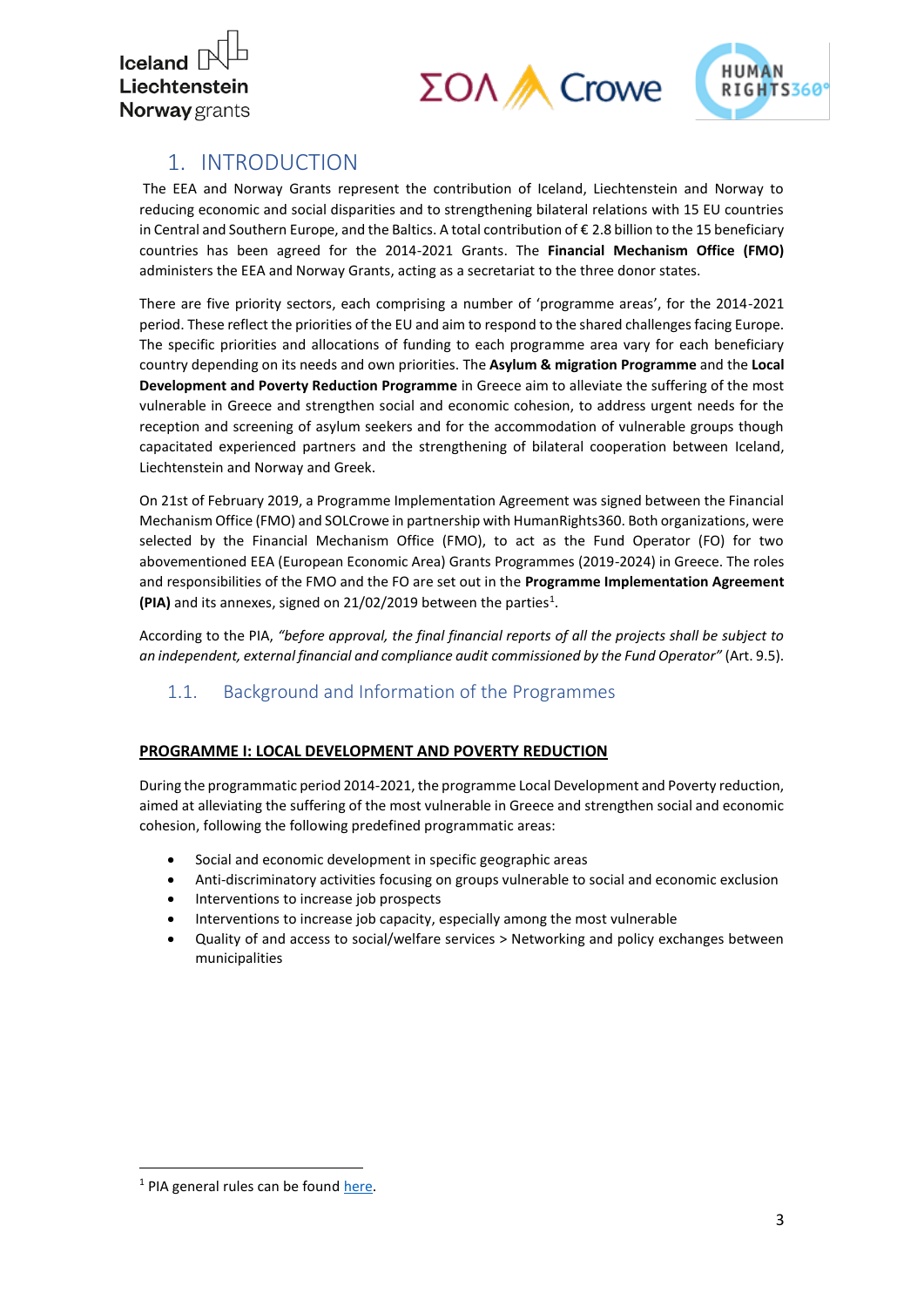





#### *PROGRAMME II: ASYLUM AND MIGRATION*

Building on the results of the EEA GR05 programme, in the last period 2009-2014 the objective of the Programme Area "Asylum and Migration" is to ensure the functioning of national asylum and migration system, and to safeguard the right to seek asylum. Particular focus is given to projects enhancing vulnerable asylum seekers' path to independence, encouraging their transition from supported living in centres, to their inclusion in the local community, as well as their path to return and re-integrate to the Countries of Origin (for rejected applicants).

|  | PROGRAMMES BY OUTCOME, BUDGET, PROJECT PROMOTER AND SELECTION PROCESS |
|--|-----------------------------------------------------------------------|
|  |                                                                       |

| Programme I: Local Development & Poverty Reduction (see expected results here and here) |                                                                                                                                |                |                                        |                  |  |
|-----------------------------------------------------------------------------------------|--------------------------------------------------------------------------------------------------------------------------------|----------------|----------------------------------------|------------------|--|
|                                                                                         | <b>Objective: Strengthened Social and Economic Cohesion</b>                                                                    |                |                                        |                  |  |
| <b>Outcome</b>                                                                          | <b>Description</b>                                                                                                             | <b>Funding</b> | <b>Project Promoter</b>                | <b>Selection</b> |  |
| <b>Outcome 1</b>                                                                        | Integration of Refugee Children                                                                                                | € 1,500,000    | European                               | Pre-defined      |  |
|                                                                                         | in Greek Schools                                                                                                               |                | <b>Wergeland Center</b>                |                  |  |
| <b>Outcome 2</b>                                                                        | opportunities<br>for<br>Increased<br>integration and social inclusion<br>for vulnerable individuals                            | € 2.000.000    | SolidarityNow                          | Pre-defined      |  |
| <b>Outcome 3</b>                                                                        | Increased employment among<br>recently unemployed people                                                                       | € 2,468,000    | Municipality<br>of<br>Athens           | Pre-defined      |  |
|                                                                                         |                                                                                                                                |                | <b>Total Funding: 5.968.000,00 EUR</b> |                  |  |
|                                                                                         | Programme II. Asylum & Migration (see expected results here)                                                                   |                |                                        |                  |  |
|                                                                                         | Objective: Functional national asylum and migration management system ensured and the right                                    |                |                                        |                  |  |
| to seek asylum safeguarded                                                              |                                                                                                                                |                |                                        |                  |  |
| <b>Outcome</b>                                                                          | <b>Description</b>                                                                                                             | <b>Funding</b> | <b>Project Promoter</b>                | <b>Selection</b> |  |
| <b>Outcome 1</b>                                                                        | Improved Quality of<br>accommodation and other<br>services provided in open                                                    | € 7,632,000    | Metadrasi,<br>Arsis,<br>IRC, MDM, SMAN | Open Call        |  |
|                                                                                         | reception centres                                                                                                              |                |                                        |                  |  |
| <b>Outcome 2</b>                                                                        | Capacity of key institutions to<br>ensure protection of<br>vulnerable asylum seekers,<br>particularly UAMs, is<br>strengthened | € 3,500,000    | <b>NORCAP</b>                          | Pre-defined      |  |
| <b>Outcome 3</b>                                                                        | Quality assurance of asylum<br>procedures and free legal aid<br>to vulnerable asylum seekers"                                  | € 3,000,000    | <b>UNHCR</b>                           | Pre-defined      |  |
| <b>Outcome 4</b>                                                                        | Orderly and humane voluntary<br>return of migrants or<br>vulnerable groups is secured                                          | € 1,000,000    | <b>IOM</b>                             | Pre-defined      |  |
| <b>Total Funding: 15.132.000,00 EUR</b>                                                 |                                                                                                                                |                |                                        |                  |  |

More information on the history of the programmes and each project separately can be found in the FOs [website.](https://www.asylumandmigration-eeagrants.gr/wp-content/uploads/2019/10/TargetsOutcomes_-Local-Development-and-Poverty-Reduction.pdf)

Each programme has a bilateral relations outcome which is also expected to be included in the financial and compliance audit.

| Programme I: Local Development & Poverty Reduction (see expected results here and here) |                    |                               |                |                         |             |
|-----------------------------------------------------------------------------------------|--------------------|-------------------------------|----------------|-------------------------|-------------|
| <b>Objective: Strengthened Social and Economic Cohesion</b>                             |                    |                               |                |                         |             |
| <b>Outcome</b>                                                                          | <b>Description</b> |                               | <b>Funding</b> | <b>Project Promoter</b> | Selection   |
| <b>Bilateral</b>                                                                        | Enhanced           | collaboration                 | € 50.000       | <b>PDPs</b>             | Pre-defined |
| <b>Outcome</b>                                                                          |                    | between beneficiary and donor |                |                         |             |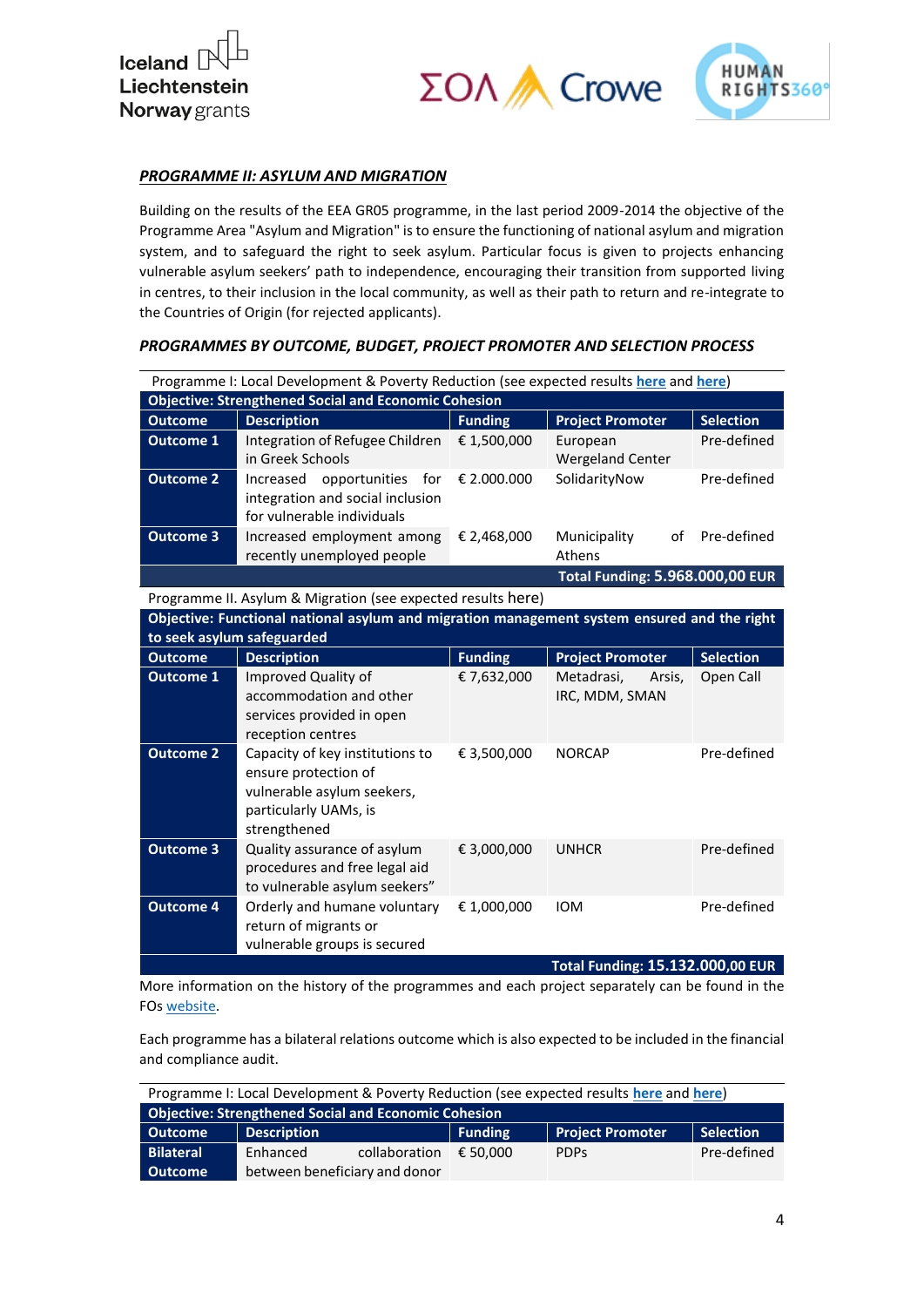





|                            | state entities involved in the<br>programme                                                 |                |                         |                  |
|----------------------------|---------------------------------------------------------------------------------------------|----------------|-------------------------|------------------|
|                            | Programme II. Asylum & Migration (see expected results here)                                |                |                         |                  |
|                            | Objective: Functional national asylum and migration management system ensured and the right |                |                         |                  |
| to seek asylum safeguarded |                                                                                             |                |                         |                  |
|                            |                                                                                             |                |                         |                  |
| <b>Outcome</b>             | <b>Description</b>                                                                          | <b>Funding</b> | <b>Project Promoter</b> | <b>Selection</b> |
| <b>Bilateral</b>           | Enhanced collaboration                                                                      | € 125,000      | Multiple                | Open Call        |
| <b>Outcome</b>             | between beneficiary and                                                                     |                |                         |                  |
|                            | donor state entities involved in                                                            |                |                         |                  |

## <span id="page-4-0"></span>2. SUBJECT OF THE CONTRACT

The Fund Operator is looking to appoint an External Certified Auditor to provide a high quality financial and compliance audit of the Projects under "Asylum and Migration" Programme as well as "Local Development and Poverty Reduction" Programme and bilateral cooperation initiatives of both Programmes.

The **objectives** of this audit are to enable the Auditor to express an opinion on whether:

- The Final Financial Report presents fairly, in all material respects, the actual expenditure incurred by the Project Promoters (PPs), and the revenue received, in conformity with the applicable Contractual Conditions; and
- The Programme funds provided have, in all material respects, been used in conformity with the applicable Contractual Conditions.

The specific objectives, or audit assertions, that the auditor should cover in the audit are:

- Compliance with the co-financing requirement (if applicable) at project level, including compliance of any in-kind contribution in the form of voluntary work with the rules set out in Article 4.6 of the PIA;
- Reality and measurement: underlying operations exist and are accurately determined;
- Eligibility of underlying transactions: the expenditure meets the eligibility criteria set out in Chapter 4 of the PIA;
- Compliance with Public Procurement rules set out in Chapter 7 of the PIA;
- Compliance with other requirements: other (non-eligibility) criteria are met;
- Correctness of calculations: all calculations are correctly undertaken;
- Completeness and accuracy of accounting: all transactions are accounted for, are not included more than once, and are recorded in the correct accounting period and at correct value; and
- Compliance with the information and communication rules set out in Chapter 3 of the PIA.

#### <span id="page-4-1"></span>2.1 Scope

Article 9.5 of the PIA requires an independent, external financial and compliance audit of all the projects before approval, by the FO, of the final financial reports.

The subject of the audit is the expenditure and revenue as stated in the final financial report (before approval by the FO) submitted by the PPs for the projects.

The projects that shall be subject to the external financial and compliance audit are the following:

#### **Programme I: Local Development & Poverty Reduction (see expected results [here](https://www.asylumandmigration-eeagrants.gr/wp-content/uploads/2019/10/TargetsOutcomes_-Local-Development-and-Poverty-Reduction.pdf) an[d here\)](https://www.asylumandmigration-eeagrants.gr/wp-content/uploads/2019/10/TargetsOutcomes_Bilateral-Cooperation-Initiatives.pdf)**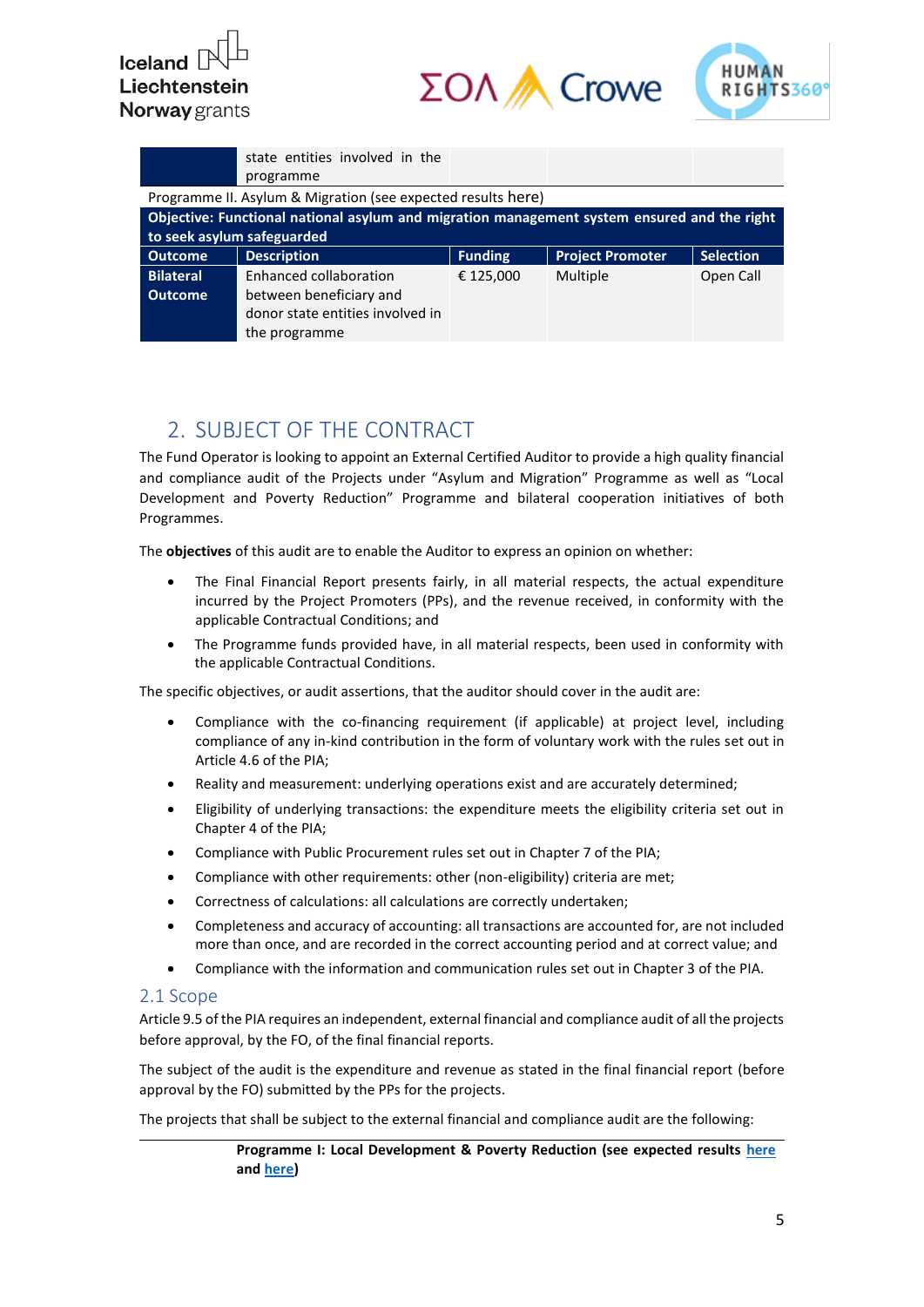## Iceland  $\mathbb P^1$ Liechtenstein **Norway** grants

# $\Sigma$ O $\wedge$  Crowe



|                  | Objective: Strengthened Social and Economic Cohesion                                                   |                     |                          |                                   |                  |
|------------------|--------------------------------------------------------------------------------------------------------|---------------------|--------------------------|-----------------------------------|------------------|
| <b>Outcome</b>   | <b>Description</b>                                                                                     | <b>Total Budget</b> | <b>Funding</b><br>(100%) | <b>Project</b><br><b>Promoter</b> | <b>Selection</b> |
| <b>Outcome 2</b> | Increased<br>opportunities for<br>integration and<br>social inclusion for<br>vulnerable<br>individuals | € 2.000.000         | € 2.000.000              | SolidarityNow                     | Pre-<br>defined  |
| <b>Outcome 3</b> | Increased<br>employment among<br>recently<br>unemployed people                                         | € 2,468,000         | € 2,468,000              | Municipality<br>of Athens         | Pre-<br>defined  |
|                  |                                                                                                        |                     |                          | Total Funding: 4.468.000 EUR      |                  |

**Programme II. Asylum & Migration (see expected results [here\)](https://www.asylumandmigration-eeagrants.gr/wp-content/uploads/2019/10/TargetsOutcomes_-Asylum-migration.pdf)**

|                  | Objective: Functional national asylum and migration management system ensured and<br>the right to seek asylum safeguarded              |                             |               |                              |           |  |  |
|------------------|----------------------------------------------------------------------------------------------------------------------------------------|-----------------------------|---------------|------------------------------|-----------|--|--|
| <b>Outcome</b>   | Funding (90%)<br><b>Description</b><br><b>Total Budget</b><br><b>Selection</b><br>Project<br><b>Promoter</b>                           |                             |               |                              |           |  |  |
| <b>Outcome 1</b> | <b>METAdrasi - Action</b><br>for Migration and<br>Development                                                                          | €2.471.670,00               | €2.224.503,00 | <b>METADRASI</b>             | Open Call |  |  |
| <b>Outcome 1</b> | <b>Diaplous</b>                                                                                                                        | €1.794.508,89               | €1.615.058,00 | <b>ARSIS</b>                 | Open Call |  |  |
| <b>Outcome 1</b> | <b>FUTURA - Fostering</b><br>the Transition of<br>Unaccompanied<br>childRen to<br>Adulthood                                            | €1.914.067,78 €1.722.661,00 |               | <b>IRC</b>                   | Open Call |  |  |
| <b>Outcome 1</b> | "A step Forward -<br>Accommodation<br>Facility for Women<br>Asylum<br>Seekers at Risk and<br>Mothers<br>with<br>for<br>their Children" | €1.105.416,67               | €994.875,00   | <b>MDM</b>                   | Open Call |  |  |
| <b>Outcome 1</b> | House <sub>2</sub>                                                                                                                     | €1.194.336,67               | €1.074.903,00 | <b>SMAN</b>                  | Open Call |  |  |
|                  |                                                                                                                                        |                             |               | Total Funding: 7.362.000 EUR |           |  |  |

Programme I: Local Development & Poverty Reduction (see expected results **[here](https://www.asylumandmigration-eeagrants.gr/wp-content/uploads/2019/10/TargetsOutcomes_-Local-Development-and-Poverty-Reduction.pdf)** and **[here](https://www.asylumandmigration-eeagrants.gr/wp-content/uploads/2019/10/TargetsOutcomes_Bilateral-Cooperation-Initiatives.pdf)**)

| <b>Objective: Strengthened Social and Economic Cohesion</b> |                                |                |                         |                  |  |
|-------------------------------------------------------------|--------------------------------|----------------|-------------------------|------------------|--|
| <b>Outcome</b>                                              | <b>Description</b>             | <b>Funding</b> | <b>Project Promoter</b> | <b>Selection</b> |  |
| <b>Bilateral</b>                                            | Enhanced<br>collaboration      | € 50.000       | <b>PDPs</b>             | Pre-defined      |  |
| <b>Outcome</b>                                              | between beneficiary and donor  |                |                         |                  |  |
|                                                             | state entities involved in the |                |                         |                  |  |
|                                                             | programme                      |                |                         |                  |  |

Programme II. Asylum & Migration (see expected results [here](https://www.asylumandmigration-eeagrants.gr/wp-content/uploads/2019/10/TargetsOutcomes_-Asylum-migration.pdf))

**Objective: Functional national asylum and migration management system ensured and the right to seek asylum safeguarded**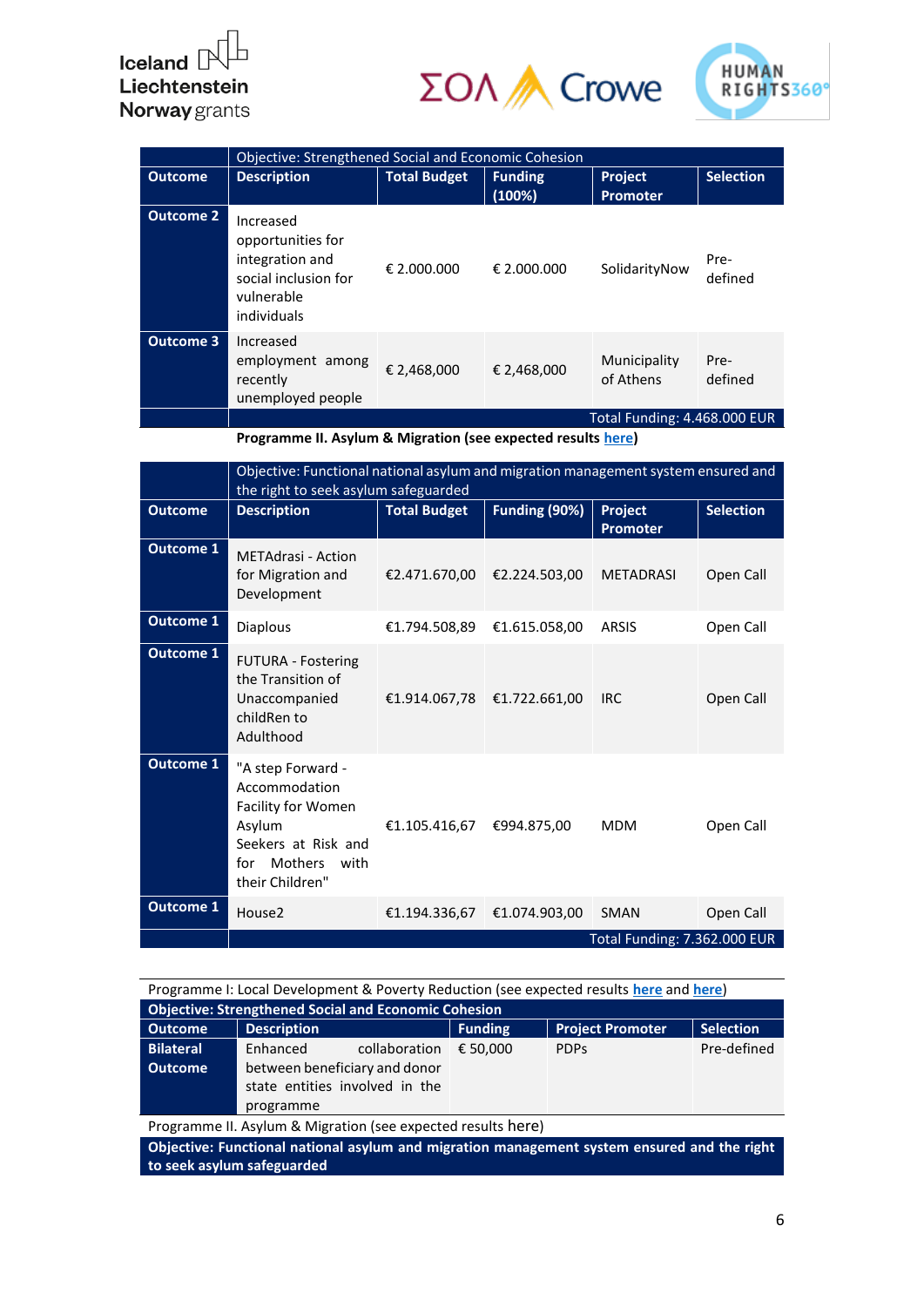



| <b>Outcome</b>   | <b>Description</b>               | <b>Funding</b> | <b>Project Promoter</b> | <b>Selection</b> |
|------------------|----------------------------------|----------------|-------------------------|------------------|
| <b>Bilateral</b> | Enhanced collaboration           | € 125,000      | Multiple                | Open Call        |
| <b>Outcome</b>   | between beneficiary and          |                |                         |                  |
|                  | donor state entities involved in |                |                         |                  |
|                  | the programme                    |                |                         |                  |

Key data for each Project can be found in the FO[s website.](https://www.asylumandmigration-eeagrants.gr/wp-content/uploads/2019/10/TargetsOutcomes_-Local-Development-and-Poverty-Reduction.pdf)

Key data for Bilateral Cooperation Initiatives can be found in the FO[s website.](https://www.asylumandmigration-eeagrants.gr/bilateral-cooperation-en/)

The audit should be performed at the premises of the [FO,](http://www.ms.ro/) (unless unexpected circumstances arise) as well as at the premises of the PPs. The Auditor should confirm the location(s) of the audit with the FO prior to the start of the audit fieldwork and ensure that relevant supporting documents as well as key staff will be available at these locations during the audit.

The Auditor should obtain a preliminary understanding of the engagement context, including the Contractual Conditions for the Programme, the Entities (FO and PPs), and the nature and scope of the projects subject to audit.

The Auditor should verify compliance of expenditures with the Contractual Conditions applicable for the Programmes including the legality and regularity of these expenditures, not simply that the relevant transaction has been authorized, incurred, and paid.

The term 'Contractual Conditions' refers to the conditions, rules, and other criteria set out in:

- the Programme Implementation Agreement (PIA) including Annexes;
- the Project Contracts with the PPs including the detailed annexed budget (to be provided by the FO);
- the Greek national legislation applicable to the FO / PP.

The Auditor will inform the FO as soon as possible about any limitations in the scope of work prior to, or during the audit. The Auditor will report any attempt by any of the entities to restrict the scope of the audit, or any lack of co-operation on the part of any of the entities. The Auditor will consult the FO on what action may be required, whether or how the audit can be continued and whether changes in the audit scope or the timetable are necessary.

#### <span id="page-6-0"></span>2.2 Standards and Guidance

This financial and compliance audit is governed by:

- The IFAC International Framework for Assurance Engagements;
- The IFAC International Standards on Auditing (ISAs) for Audits of Historical Financial Information insofar as these can be applied in the specific context of a contractual compliance audit (refer to further guidance set out in Annex 2 of the ToR);
- The IFAC Code of Ethics for Professional Accountants (issued by IFAC's International Ethics Standards Board for Accountants - IESBA), which establishes the fundamental ethical principles for Auditors with regard to integrity, objectivity, independence, professional competence and due care, confidentiality, professional behaviour and technical standards; and
- The IFAC International Standards on Quality Control (ISQCs), which establish standards and provide guidance on the Auditor's system of quality control.

#### <span id="page-6-1"></span>2.3Audit Procedures

The audit should be performed in accordance with the specific guidance set out in Annex II.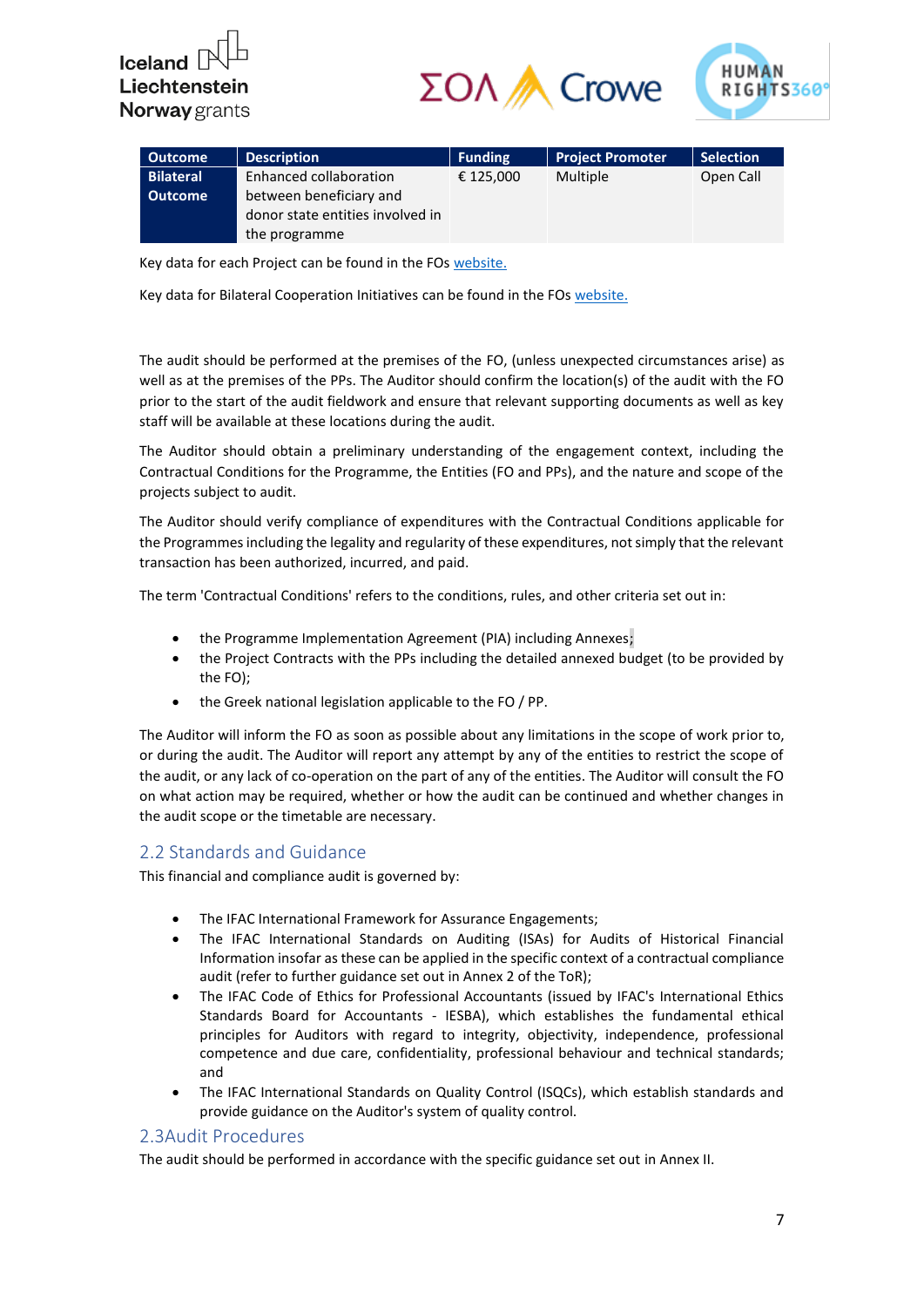$\Sigma$ OA A Crowe



The Auditor should exercise due professional care and judgment in order to determine the nature, timing, and extent of audit procedures appropriate for the objectives, scope, and context of the audit. Accordingly, additional procedures may be required in order to confirm the audit assertions, taking into consideration the specific audit risks involved.

#### <span id="page-7-0"></span>2.3.1 Start and timing of the audit

The audit of the final project financial reports from the PPs should be conducted before their approval by the FO, and no later than thirty (30) working days from the submission of all the required information and supporting documentation.

The Auditor should, in advance of the visit, liaise with the FO and other entities and agree the timing of the audit.

#### <span id="page-7-1"></span>2.3.2 Planning and fieldwork

The Auditor should, prior to the actual visits on-site, ensure that the objectives and scope of the audit are clearly communicated to the relevant entities, and that all necessary documents (for planning and executing an effective audit) are received, including:

- Final financial reports for the projects subject to audit;
- Transaction lists supporting the financial reports and clearly showing how individual items map to the categories in the respective financial reports;

• Relevant contracts and agreements (i.e. PIA, Project Contract, Partnership Agreement, etc.). The actual audit procedures should be performed using an appropriate mix of tests of details, analytical

procedures, and tests of controls (as appropriate), in accordance with the relevant ISAs (see guidance set out in Annex II of this ToR).

At the end of the fieldwork, the Auditor should discuss any preliminary findings with the FO and other audited entities, before preparing the draft report.

#### <span id="page-7-2"></span>2.3.3 Materiality

For the purpose of determining what a material misstatement or error is, the Auditor should apply a materiality threshold of 2% of the total amount of gross expenditure with a confidence level of 95%.

The Auditor will report all financial findings **regardless of the amount involved** and identify whether these are of a systemic nature or not. Any errors of a systemic nature should be investigated, and a relevant management control finding raised as appropriate.

#### <span id="page-7-3"></span>2.3.4 Reporting

A separate audit report should be issued for each project audited.

The report should follow a format set out in Annex I to this ToR.

The report shall be in English.

The Auditor should submit a draft report to the FO within 5 calendar days after the last day of the fieldwork. The FO and other audited entities shall then provide, within 10 calendar days, responses (including further documents and explanations) addressing the findings raised in the report. Following this, the Auditor shall have 5 calendar days to consider (and discuss) the responses received from the audited entities and issue the final report.

The period between the last day of the fieldwork and the issuance of the final report should not exceed 20 calendar days. Should it become apparent that this deadline cannot be respected, for whatever reason, the FO should be informed of the circumstances and a revised deadline should be set.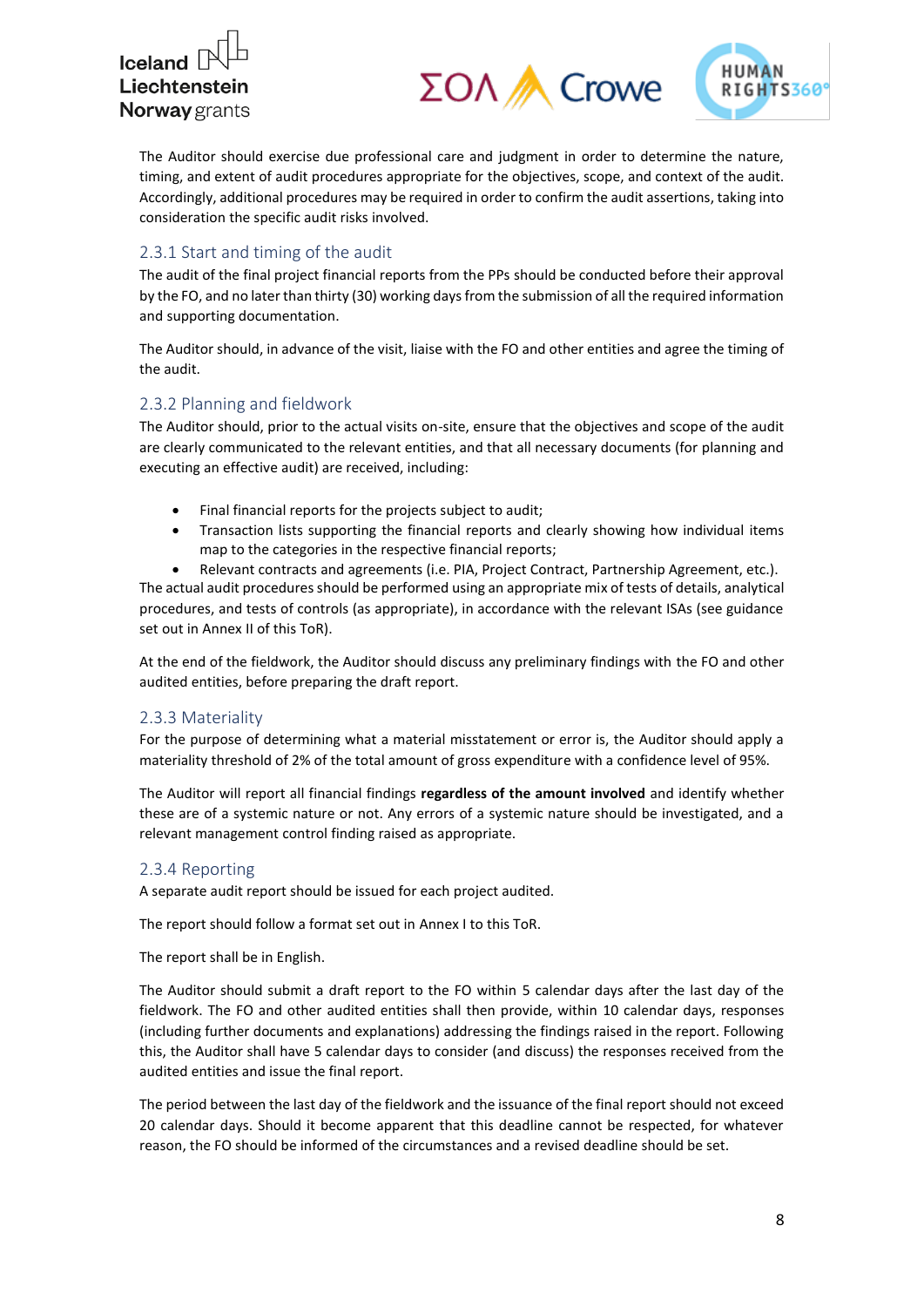



#### <span id="page-8-0"></span>2.3.5 Fraud and irregularities

Should the Auditor, in the conduct of the specific procedures, encounter or uncover any incidents of (potential) fraud or irregularity, such incidents should be reported immediately to the FO (or, if the FO is implicated directly, to the FMO).

## <span id="page-8-1"></span>3. INSTRUCTIONS FOR TENDERS

#### <span id="page-8-2"></span>3.1 TENDER SUBMISSION

Tenders can be submitted in electronic form to the dedicated programme email: [info@asylumandmigration-eeagrants.gr,](mailto:info@asylumandmigration-eeagrants.gr) signed and stamped by the legal representative of the legal entity or the natural person. The proposalshould be submitted with the subject **" Tender for EEA Grants Programmes Financial and Compliance Audit"**.

The deadline for submission of tenders is  $17<sup>th</sup>$  of November 2021 at 17:00 Athens time, as evidenced by the date of receipt by the Fund Operator. Fund Operator shall not consider any Tender that arrives after the deadline for submission of Tenders. Any Tender received by Fund Operator after the deadline for submission of Tenders shall be declared late, rejected, and returned unopened to the Tenderer.

#### **FAQs**

Any requests for additional information will be accepted in writing in the tender functional mailbox: [info@asylumandmigration-eeagrants.gr](mailto:info@asylumandmigration-eeagrants.gr) and will be responded ONLY in writing and ONLY via the tender functional mailbox: [info@asylumandmigration-eeagrants.gr.](mailto:info@asylumandmigration-eeagrants.gr) Please use the subject "Request for clarification for the ToR for EEA Grants Programmes Finance and Compliance Audit". Responses to queries will be given until 4 days before the submission deadline and the FO's answers will be published on the Fund Operators website [https://www.asylumandmigration-eeagrants.gr.I](https://www.asylumandmigration-eeagrants.gr/)t is therefore advisable to consult the website regularly.

#### <span id="page-8-3"></span>3.2Content of tenders

Proposalsshall be submitted in English, electronically and not hand-written. Tenders submitted in other language or hand-written will be automatically rejected. Associations and consortia shall provide all above proofs for each participating entity or person. The contents of each offer is presented below:

The proposal shall include at least the following information:

- a) Documentation relevant to the **eligibility criteria of the tenderer** (as described in the respective section
- b) Documentation on the Selection Criteria/**Technical Capacity** including
	- A cover letter introducing the consultant(s)/organisation and how the skills and competencies needed for the assignment and described in Section Selection Criteria
	- List of the top 5 similar services completed during the **last 5 years** according to the template provided in Annex III: Table of similar [services completed by the Candidate](#page-30-0) documenting the tenderers previous similar assignments, preferably on the management of external private or public funds and programmes/projects financed by donors
	- **[CVs in Europass format](https://europa.eu/europass/en/create-europass-cv)** are required for all team members assigned the EARF audit included in the proposal (maximum 3 pages each)
	- A letter of availability should be submitted by each team member proposed for the auditing assignment to ensure that the experts proposed in the proposal will be available to conduct the auditing according to the time plan (Annex IV).
- c) **Technical Proposal** with a brief overview of the proposed methodologies, tools, proposed management of the auditing project that demonstrate the understanding and interpretation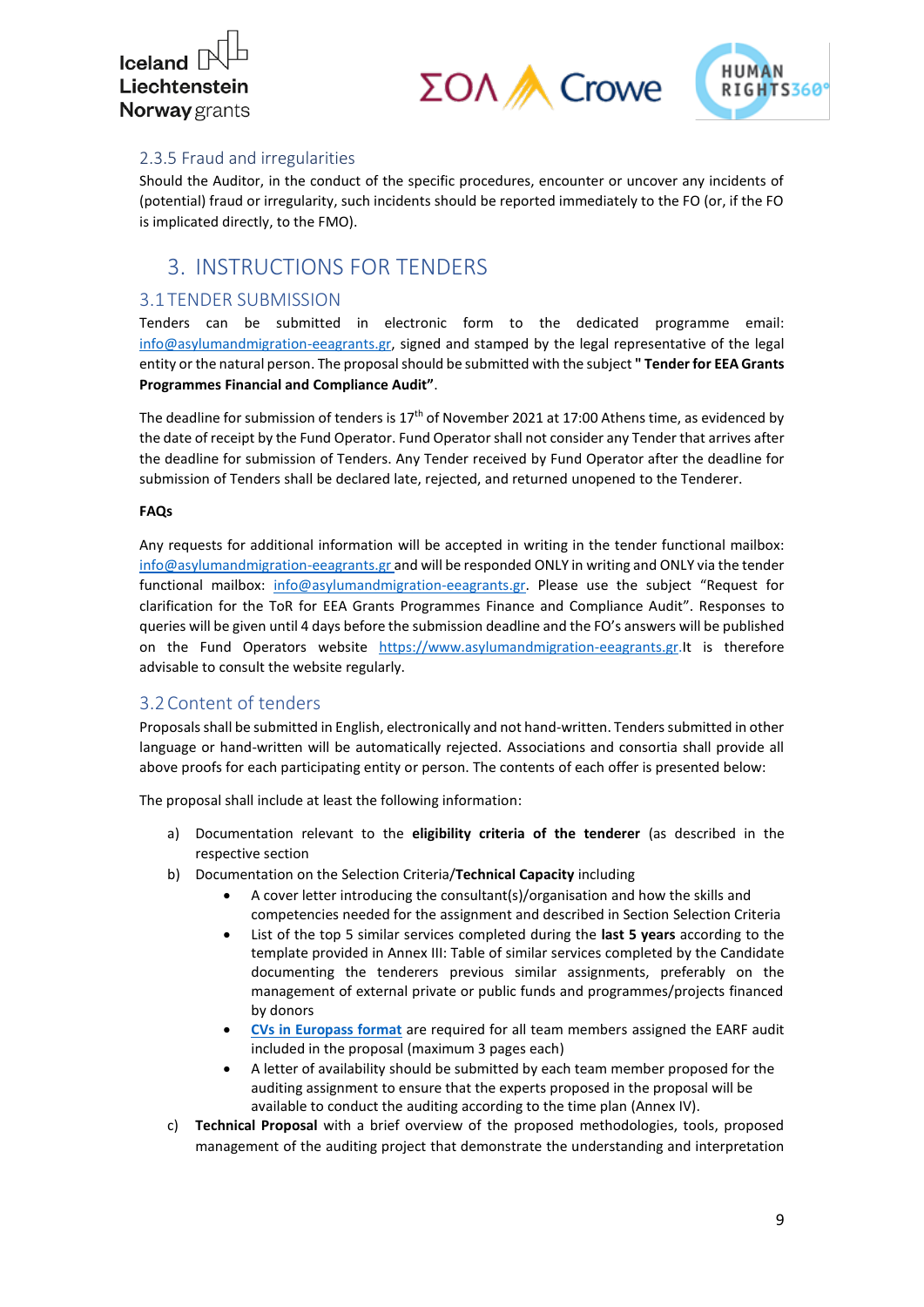Iceland<sup>[</sup> Liechtenstein **Norway** grants





of the audit assignment and the proposed approach (methodology) as well as the organization of the work and resources in order to timely complete the auditing in a quality manner.

d) **Financial proposal:** A total amount of **16.000 euros (excluding VAT)** will be allocated to the "Tender for EEA Grants Programmes Financial and Compliance Audit". The financial proposal should include an indicative budget breakdown showing the build-up of the price; It should include the auditing fee, travel and accommodation costs, daily allowance and preparation/report writing and any other proposed products.

## <span id="page-9-0"></span>4. ELIGIBILITY CRITERIA

In order to be eligible to submit a proposal, tenderers (all tenderers if applying as a consortium) must:

- be legal entities or individual consultants and
- be established in one country of the EU, the European Economic Area, or any third country having concluded bilateral or multilateral agreements with the EU on public procurement procedures and
- be independent of government and governmental bodies at all levels and
- be free of any conflict of interest due to relationship or activity, i.e. having no business, family, friendships or other relations, such as owning shares at the FO or the PPs, having previously worked for the programmes, or is currently working for the programmes, having a relative who is working for the programmes , having a close personal friend in the BoD of the FO or the PP, having received gifts or hospitality, money or other benefits from the FO or the PPs, having generally a personal, family obligation, professional or legal to the FO or PPs. To that end, tenderers shall submit *a solemn declaration declaring that they have not been involved in the planning, selection or implementation of the programmes under auditing, nor have they been involved in any way, in the activities to be audited under this ToR, nor have they any personal interest directly or indirectly in the projects implemented and auditing conclusions*. Tenders shall also declare in the same solemn of declaration that *they and their staff have no professional or legal relationships with any of the implementing actors of the projects (project promoters and fund operator) under the two programmes during the last 5 years*.
- have stable and sufficient sources of finance to maintain their activity throughout the contract duration.
- Tenderers are required to prove that they have sufficient economic and financial capacity to perform the contract.
- An association of two or more legal entities or natural persons or even a consortium is also eligible for application.

## <span id="page-9-1"></span>5. SELECTION CRITERIA

Selection criteria relate to:

(a) suitability to pursue the professional activity: The Auditor staff shall possess appropriate professional qualifications and suitable experience with IFAC standards, in particular ISAs, and with experience in auditing financial information of entities comparable in size and complexity to the entities subject to audit. The audit team should consist of an engagement leader who will have the ultimate responsibility for the audit, and other audit team members as appropriate to fulfill the audit requirements. The audit work should be performed by an appropriate mix of experts, including an audit manager or team leader, who will supervise the work of other team members. At least one of the members of the team must be fluent in the language of the country where the audit takes place and should have an understanding of the relevant laws, regulations and rules, including accounting, taxation, and labor and social security. The curricula vitae (CVs) of the audit team members should be submitted with the auditor's proposal and should identify clearly relevant expertise.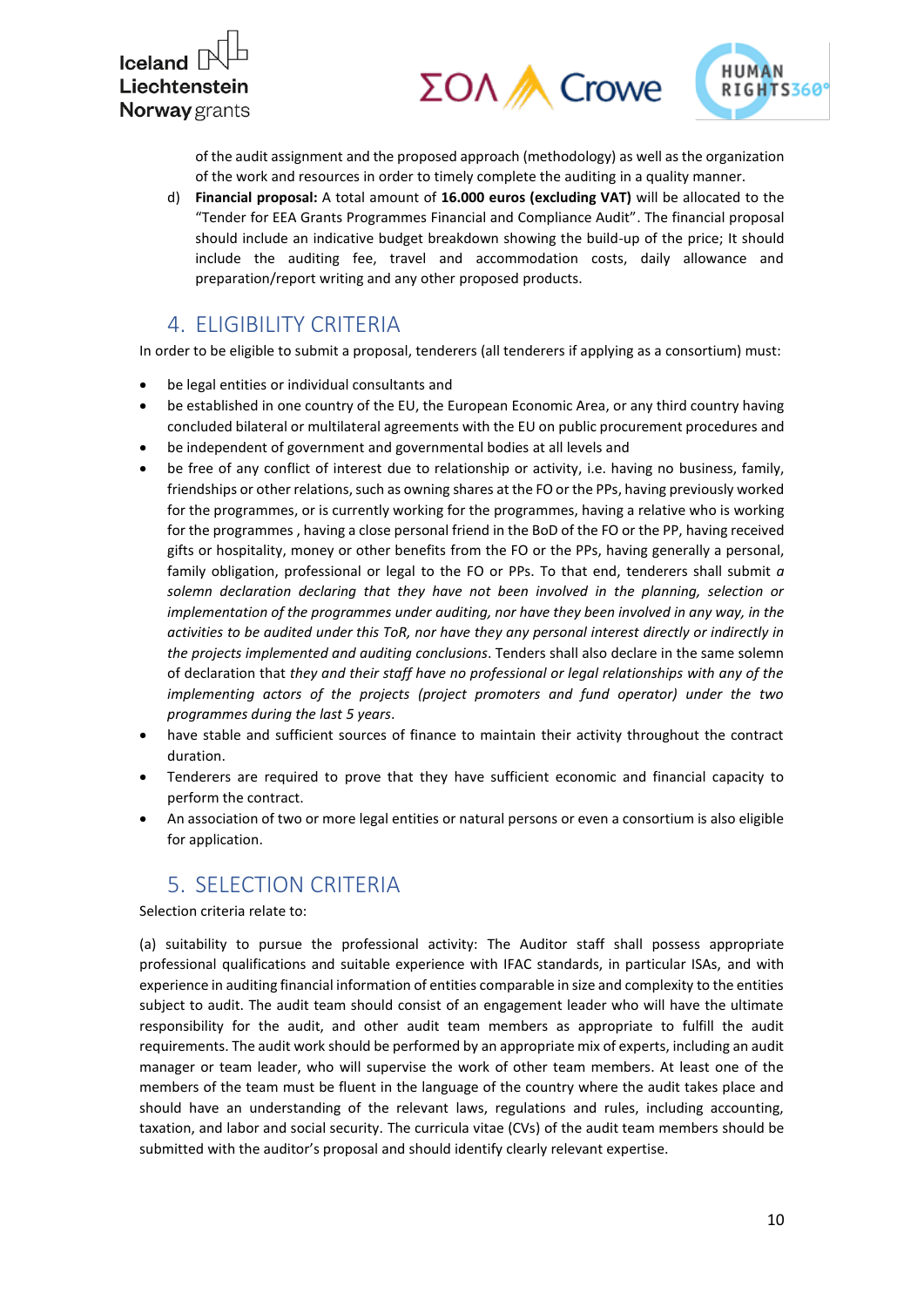



(b) economic and financial standing: The tenderer's accounts for the last 3 (three) financial years with an overall turnover of min. 15.000 per year.

(c) professional ability: Professional ability shall be proven by the works awarded and completed during the last three years which shall be of the same or similar object.

## <span id="page-10-0"></span>6. EVALUATION CRITERIA

Should the Tender meet all the requirements specified in the tendering document without material deviation, reservation, or omission, the Fund Operator shall use the criteria listed on the table below to evaluate the tenders. No other evaluation criteria shall be permitted.

Fund Operator may, at its discretion, ask any Tenderer for a clarification of its Tender. Any clarification submitted by a Tenderer in respect to its Tender and that is not in response to a request by the Fund Operator shall not be considered. Fund Operator's request for clarification and the response shall be in writing. No change, including any voluntary increase or decrease, in the prices or substance of the Tender shall be sought, offered, or permitted except to confirm the correction of arithmetic errors discovered by the Fund Operator in the Evaluation of the Tenders. If a Tenderer does not provide clarifications of its Tender by the date and time set in the Fund Operator's request for clarification, its Tender may be rejected.

By applying the criteria listed below, Fund Operator shall determine the Highest Evaluated Tender. This is the Tender of the Tenderer that meets the qualification criteria and whose Tender has been determined to be substantially responsive to the tender documents and the highest evaluated.

The contract will be awarded to the **most economically advantageous Tenderer** evaluating technical and price using a weight of **70% given to quality and 30% the price of each proposal**.

| <b>Selection Criteria</b>                        | <b>Description</b>                                                                                                                                                                                                                                                                                                                                                                                                                                             | <b>Maximum</b><br><b>Score</b> | Minimum<br><b>Score</b> |
|--------------------------------------------------|----------------------------------------------------------------------------------------------------------------------------------------------------------------------------------------------------------------------------------------------------------------------------------------------------------------------------------------------------------------------------------------------------------------------------------------------------------------|--------------------------------|-------------------------|
| <b>Quality of the</b><br>proposed<br>methodology | The suitability of the audit approach and methodology;                                                                                                                                                                                                                                                                                                                                                                                                         | 35                             | 25                      |
| <b>Organization of the</b><br>work and resources | The applicant demonstrates a good understanding on<br>the intensiveness of the work and demonstrates good<br>planning capacity to achieve the demanding time plan<br>of the audits. It should be explained how the roles and<br>responsibilities of the proposed team are distributed<br>for each task., the global allocation of time and<br>resources to the audit and to each task or deliverable.<br>and whether this allocation is adequate for the work. | 35                             | 25                      |
| <b>Relevant Experience</b>                       | Experience of providing relevant external audit services<br>(Tenderer's experience and previous work done)                                                                                                                                                                                                                                                                                                                                                     | 30                             | 10                      |
| <b>Total Score</b>                               |                                                                                                                                                                                                                                                                                                                                                                                                                                                                | 100                            | 60                      |

The criteria that will be scored by the Fund Operator for the auditing are the following:

For each criterion, the applicants should meet a minimum score in order to be included into the final ranking list as described in the following tables.

#### <span id="page-10-1"></span>6.1 Award (ranking of tenders)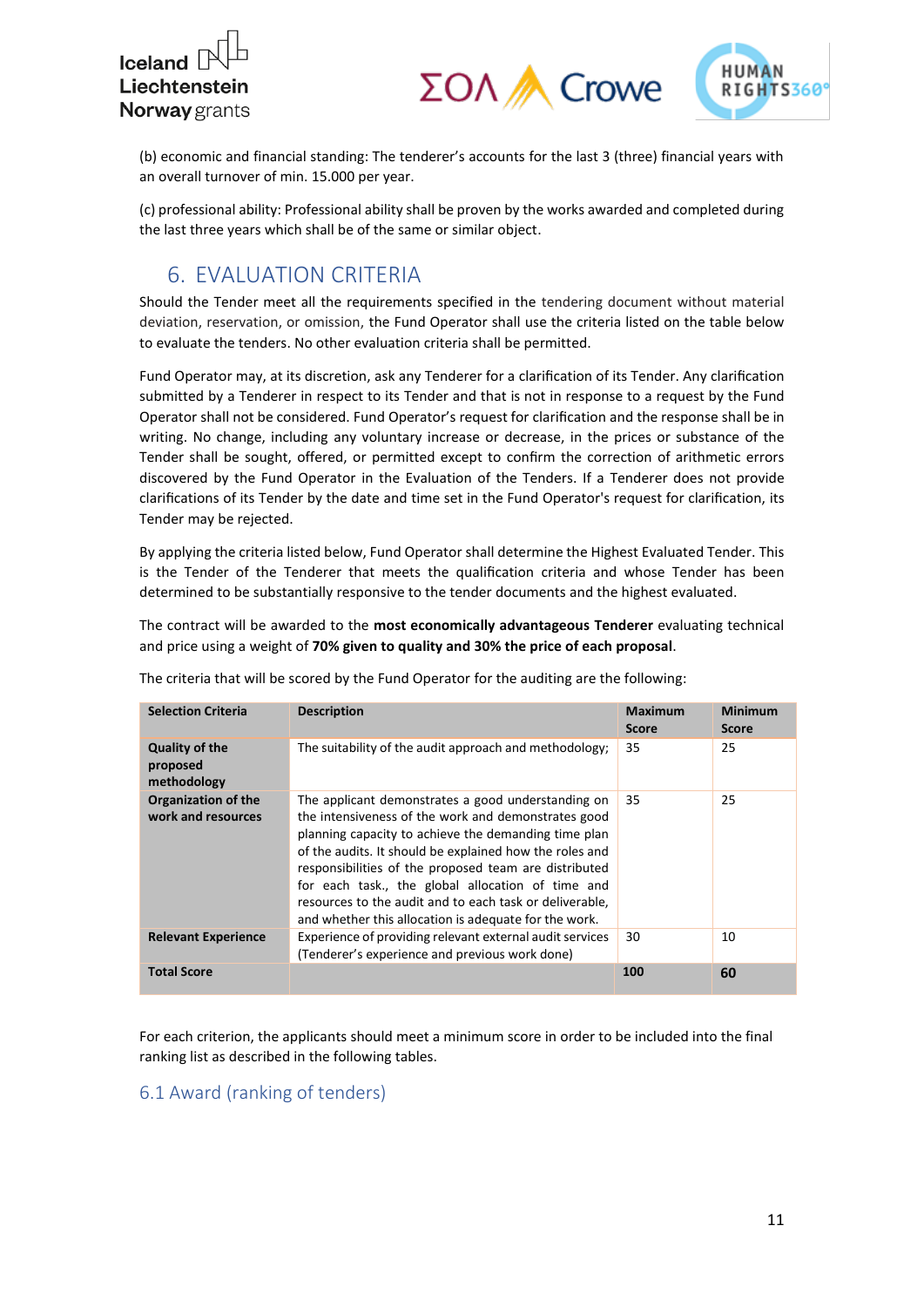$l$ celand $\lceil$ Liechtenstein **Norway** grants





The Fund Operator shall compare the evaluated Tenders to determine the Tender that has the highest evaluated tender. The comparison shall be on the basis of total score, in accordance with the formula below:

Total Score = 
$$
\frac{\text{Pmin}}{\text{Pi}} * 30 + \frac{\text{Ti}}{\text{Tmax}} * 70
$$

Where:

Pmin= Lowest Price

Pi= Price of the Tenderer

Ti= Technical score of the Tenderer

Tmax= Highest technical score

Price weighting = 30

Quality criteria weighting = 70

The contract will be awarded to the successful Tenderer with the highest score. All the tenderers will be informed written for the final scoring list.

The Fund Operator shall transmit the Letter of Award to the successful Tenderer. The letter of award shall request the successful tenderer to accept the Award by signing the Letter and sending it back to the Fund Operator. Within 14 days from acceptance, Successful Tenderer will be requested to sign, date and return the Contract Agreement to the Fund Operator.

For signing the contract, the winning contractors will have to submit to FO all documents proving their legal status and their legal representation, as will be requested by the FO. The name of winning tenderer(s) will be published on the FOs dedicate[d website.](https://www.asylumandmigration-eeagrants.gr/)

Fund Operator reserves the right to accept or reject any Tender, and to annul the Tendering process and reject all Tenders at any time prior to notification Award, without thereby incurring any liability to Tenderers. In case of annulment, all Tenderers shall be notified with reasons and all Tenders submitted shall be promptly returned to the Tenderers.

#### <span id="page-11-0"></span>6.2 Appeals

Applicants can submit an appeal against the official decision of the FO within five days from the receipt of the rejection letter. The Fund Operator is obliged to assess the appeal within five more days.

## <span id="page-11-1"></span>7. Volume of the Contract

<span id="page-11-2"></span>The total estimate to be contracted, amounts to **€16.000 (excluding VAT**)

## 8. Dispute Resolution

The present TOR and the whole tender procedure will be governed by Greek Law. For any dispute that cannot be resolved amicably, the courts of Athens will be competent courts.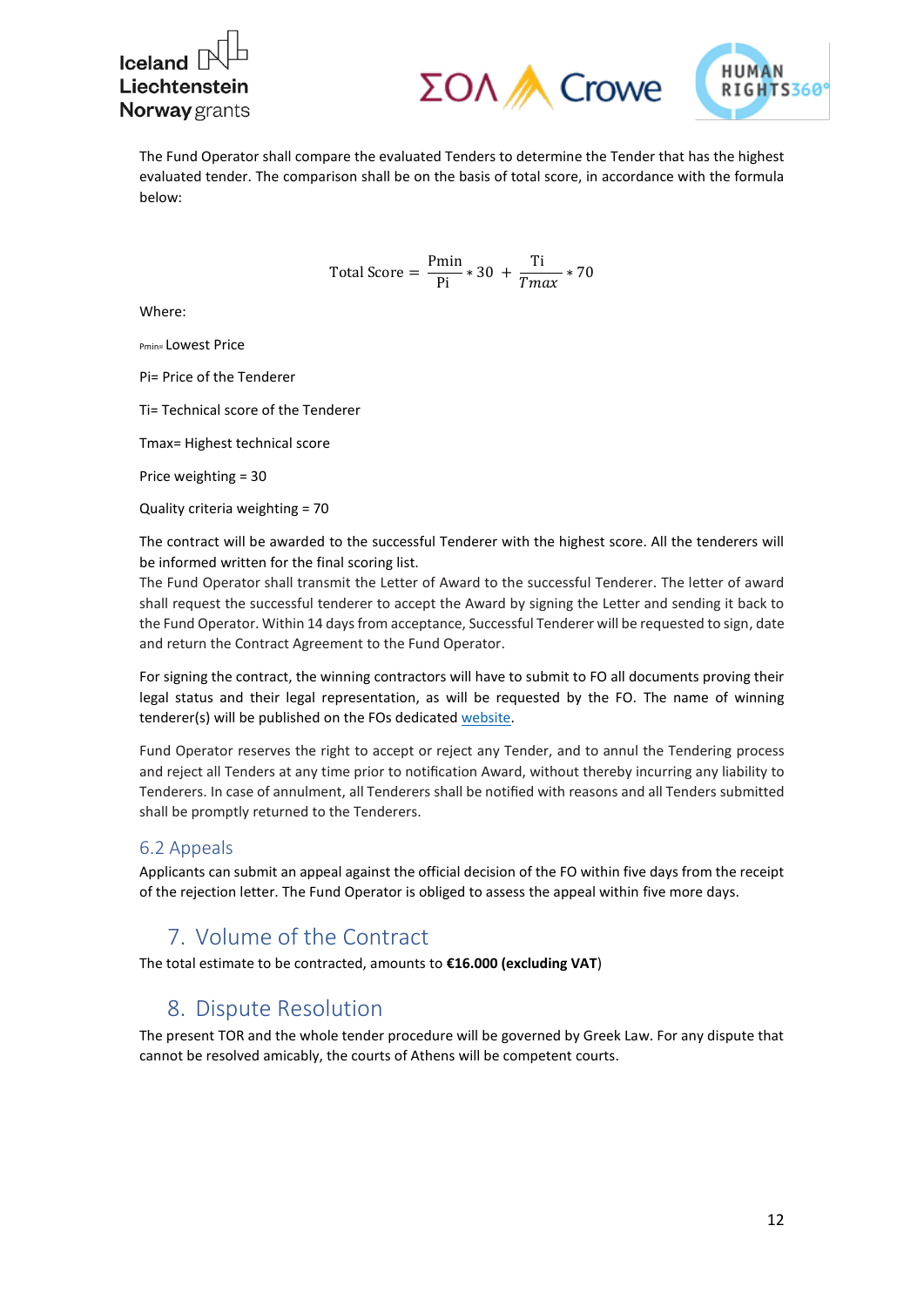





<span id="page-12-0"></span>Annex I Financial and Compliance Audit Report Template

*[INSERT LETTERHEAD OF AUDITOR HERE]*

*Annex – Financial and Compliance Audit Report Template*

## **[DRAFT OR FINAL] REPORT [Date]**

## **A FINANCIAL AND COMPLIANCE AUDIT**

Name of the Fund Operator (FO):

Country:

Programme:

Project subject to audit: [Please provide a title and Grace reference Number]

Name of the Project Promoter:

Period subject to audit:

Dates of fieldwork: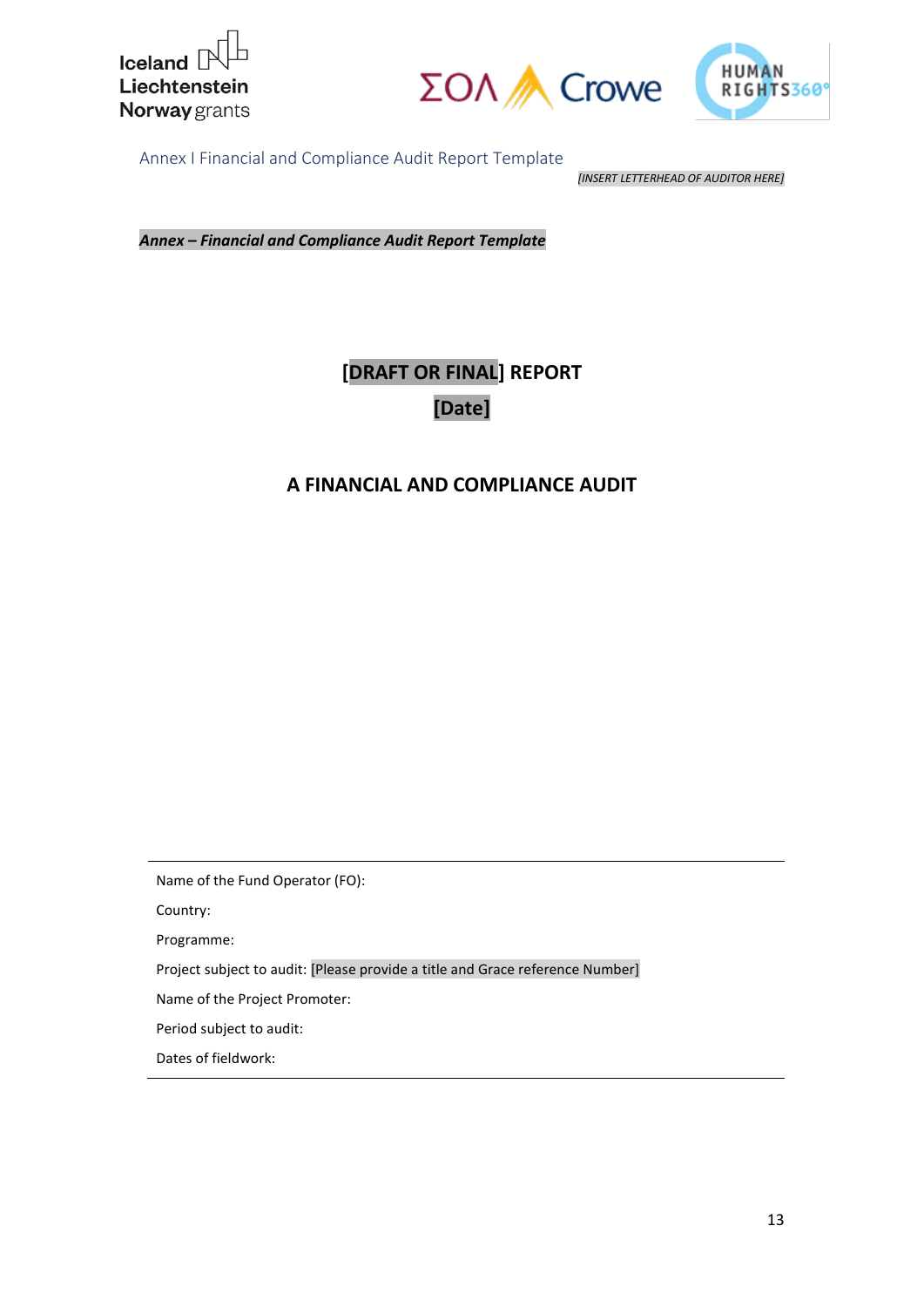





### **Table of Contents**

[Independent Assurance Report](file://///192.168.61.2/mc/FUND%20OPERATOR-%20EEA%20GRANTS/15_TOR%20for%20external%20auditors/Annex%201%20-%20Financial%20and%20Compliance%20Audit%20Report%20Template.docx%23_Toc20310535) 15

- 1 [Summary of Findings](file://///192.168.61.2/mc/FUND%20OPERATOR-%20EEA%20GRANTS/15_TOR%20for%20external%20auditors/Annex%201%20-%20Financial%20and%20Compliance%20Audit%20Report%20Template.docx%23_Toc20310536) 17
	- 1.1 [Financial Findings](file://///192.168.61.2/mc/FUND%20OPERATOR-%20EEA%20GRANTS/15_TOR%20for%20external%20auditors/Annex%201%20-%20Financial%20and%20Compliance%20Audit%20Report%20Template.docx%23_Toc20310537) 18
	- 1.2 [Management Control Findings](file://///192.168.61.2/mc/FUND%20OPERATOR-%20EEA%20GRANTS/15_TOR%20for%20external%20auditors/Annex%201%20-%20Financial%20and%20Compliance%20Audit%20Report%20Template.docx%23_Toc20310538) 18
- 2 [The Engagement Context](file://///192.168.61.2/mc/FUND%20OPERATOR-%20EEA%20GRANTS/15_TOR%20for%20external%20auditors/Annex%201%20-%20Financial%20and%20Compliance%20Audit%20Report%20Template.docx%23_Toc20310539) 19
	- 2.1 [Background of the engagement](file://///192.168.61.2/mc/FUND%20OPERATOR-%20EEA%20GRANTS/15_TOR%20for%20external%20auditors/Annex%201%20-%20Financial%20and%20Compliance%20Audit%20Report%20Template.docx%23_Toc20310540) 19
	- 2.2 [Entity subject to audit](file://///192.168.61.2/mc/FUND%20OPERATOR-%20EEA%20GRANTS/15_TOR%20for%20external%20auditors/Annex%201%20-%20Financial%20and%20Compliance%20Audit%20Report%20Template.docx%23_Toc20310541) 19
	- 2.3 [Project subject to audit](file://///192.168.61.2/mc/FUND%20OPERATOR-%20EEA%20GRANTS/15_TOR%20for%20external%20auditors/Annex%201%20-%20Financial%20and%20Compliance%20Audit%20Report%20Template.docx%23_Toc20310542) 19
	- 2.4 [Engagement Objectives](file://///192.168.61.2/mc/FUND%20OPERATOR-%20EEA%20GRANTS/15_TOR%20for%20external%20auditors/Annex%201%20-%20Financial%20and%20Compliance%20Audit%20Report%20Template.docx%23_Toc20310543) 19
	- 2.5 [Engagement Scope and Process](file://///192.168.61.2/mc/FUND%20OPERATOR-%20EEA%20GRANTS/15_TOR%20for%20external%20auditors/Annex%201%20-%20Financial%20and%20Compliance%20Audit%20Report%20Template.docx%23_Toc20310544) 19
- 3 [Findings and Recommendations21](file://///192.168.61.2/mc/FUND%20OPERATOR-%20EEA%20GRANTS/15_TOR%20for%20external%20auditors/Annex%201%20-%20Financial%20and%20Compliance%20Audit%20Report%20Template.docx%23_Toc20310545)
	- 3.1 [Financial Findings](file://///192.168.61.2/mc/FUND%20OPERATOR-%20EEA%20GRANTS/15_TOR%20for%20external%20auditors/Annex%201%20-%20Financial%20and%20Compliance%20Audit%20Report%20Template.docx%23_Toc20310546) 21
	- 3.2 [Management Control Findings](file://///192.168.61.2/mc/FUND%20OPERATOR-%20EEA%20GRANTS/15_TOR%20for%20external%20auditors/Annex%201%20-%20Financial%20and%20Compliance%20Audit%20Report%20Template.docx%23_Toc20310547) 22

*Annex 1: [Final Financial Report of Project](file://///192.168.61.2/mc/FUND%20OPERATOR-%20EEA%20GRANTS/15_TOR%20for%20external%20auditors/Annex%201%20-%20Financial%20and%20Compliance%20Audit%20Report%20Template.docx%23_Toc20310548) <title of the Project>*

*[for the period <date> to <date>/](file://///192.168.61.2/mc/FUND%20OPERATOR-%20EEA%20GRANTS/15_TOR%20for%20external%20auditors/Annex%201%20-%20Financial%20and%20Compliance%20Audit%20Report%20Template.docx%23_Toc20310549)*

- *Annex 2: [Details of expenditure considered ineligible](file://///192.168.61.2/mc/FUND%20OPERATOR-%20EEA%20GRANTS/15_TOR%20for%20external%20auditors/Annex%201%20-%20Financial%20and%20Compliance%20Audit%20Report%20Template.docx%23_Toc20310550)* 24
- *Annex 3: [Persons contacted or involved in the engagement](file://///192.168.61.2/mc/FUND%20OPERATOR-%20EEA%20GRANTS/15_TOR%20for%20external%20auditors/Annex%201%20-%20Financial%20and%20Compliance%20Audit%20Report%20Template.docx%23_Toc20310551)* 25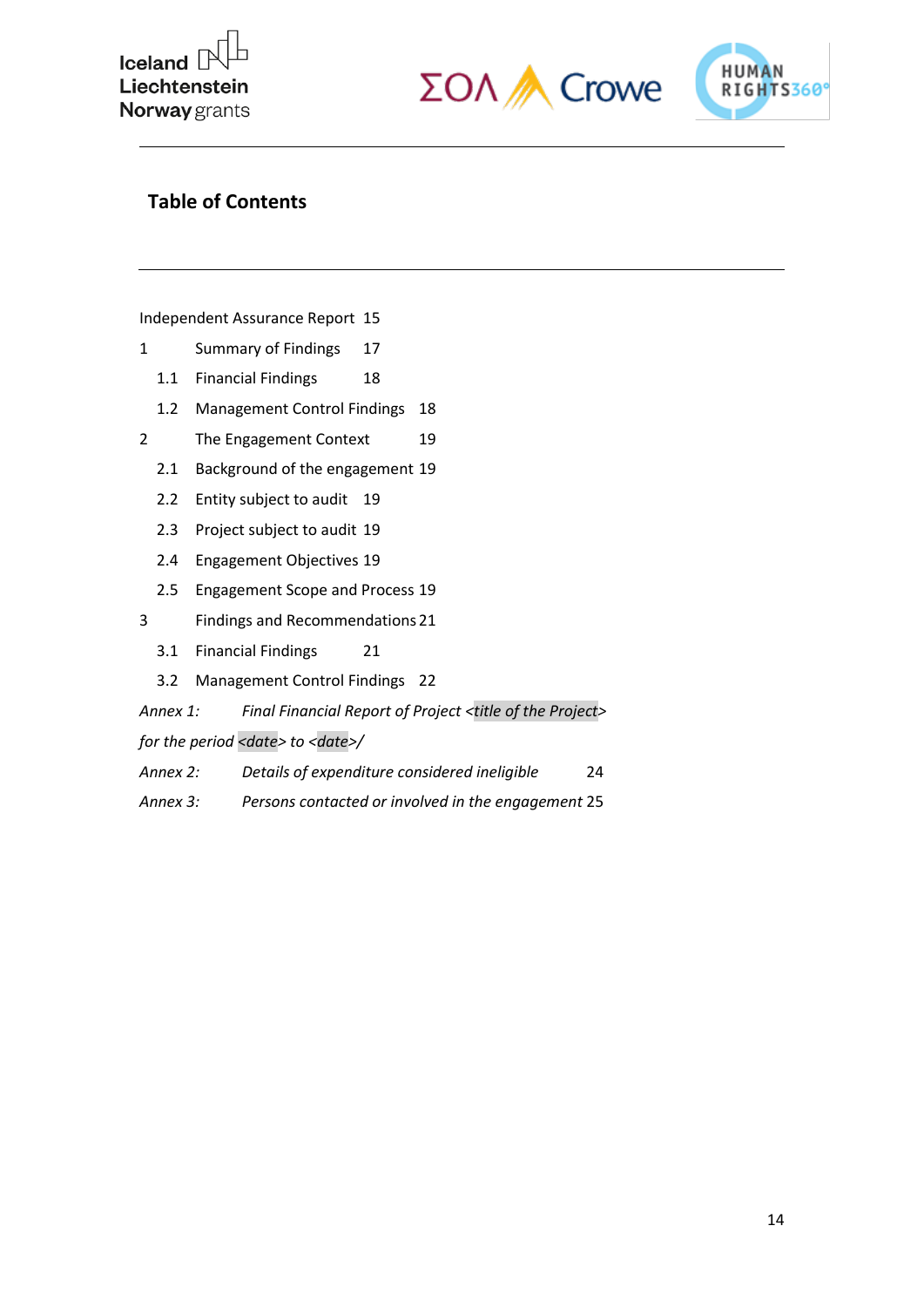



## Independent Assurance Report

We have audited the expenditure and revenue as stated in the Final Financial Report for the Project 'XXX" (the 'Project) for the period from <date> to <date>, prepared by <name of Project Promoter> (the Project Promoter) pursuant to the requirements set out in the Programme Implementation Agreement signed between the Financial Mechanism Office (FMO) and the Fund Operator and the Project Contract signed between the Fund Operator and the Project Promoter.

Our findings are set out in the relevant sections of our report, which is made solely to the Fund Operator and the FMO.

#### **Respective responsibilities of the Project Promoter's management**

The Project Promoter's management is responsible for the preparation of the Financial Report in accordance with the applicable Contractual Conditions, and for such internal controls as management determines necessary for the preparation of a Financial Report that is free from material misstatement, whether due to error or fraud.

#### Responsibility of the Auditors

Our responsibility is to express an opinion on the Financial Report based on our audit. We conducted our audit in accordance with International Standards on Auditing (issued by the International Federation of Accountants) insofar as these standards can be applied in the context of this financial and contractual compliance audit. These standards require us to observe applicable ethical standards in the conduct of our work and perform the audit to obtain reasonable assurance about whether the Financial Report is free from material misstatement.

An audit involves performing procedures to obtain audit evidence supporting the amounts and disclosures in the abovementioned Financial Report. An audit also includes evaluating the appropriateness of accounting policies used and the reasonableness of accounting estimates made by management, and evaluating the Project Promoter's compliance with the applicable Contractual Conditions.

We believe that the audit evidence we have obtained is sufficient and appropriate to provide a basis for our opinion.

*[In cases where uncorrected weaknesses (see Section 6 of the ToR) are material and pervasive it may be necessary to give a qualified or adverse opinion. The wordings of the independent assurance report would therefore need to be altered to suit the circumstances.]*

#### **Basis for [Qualified] / [Adverse] Opinion** *[if financial findings reach the materiality threshold]*

We were unable to obtain sufficient, appropriate audit evidence to verify [*xxx or describe any limitations in scope]*. The effect of this is that we are unable to *[describe impact on our audit]*. We consider this limitation to be material but not pervasive *[use* "and pervasive" *if issuing an Adverse opinion]* in the context of our audit.

#### **Unqualified [Qualified] / [Adverse] Opinion**

In our opinion, [*if Qualified, add* "except for the effects of the matters referred to in the preceding 'Basis for Qualified opinion' paragraph"]; [*if Adverse, replace with* "Because of the significance of the effects of the matters referred to in the preceding 'Basis for Adverse opinion' paragraph"]:

• The Financial Report presents [*if Adverse, use* "does not present"] fairly, in all material respects, the actual expenditure incurred and revenue received for the Project for the period from <date> to <date> in conformity with the applicable Contractual Conditions; and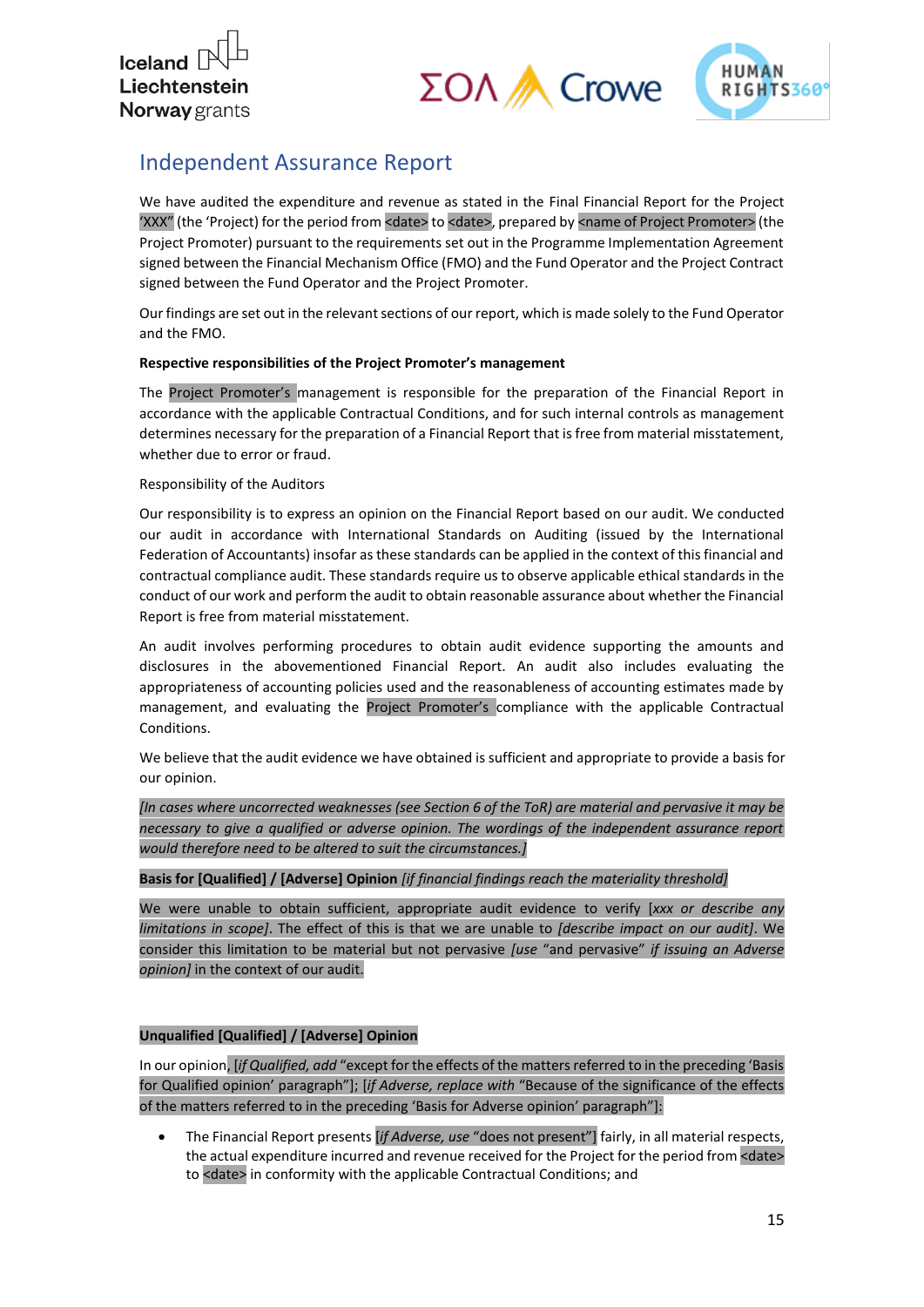





• The Programme funds provided by the FMO have, in all material respects, been used in conformity with the applicable Contractual Conditions.

#### **Emphasis of Matter**

#### *[To be used if there are still uncorrected weaknesses but the opinion issued is still Unqualified]*

Without qualifying our opinion we draw your attention to the financial findings as set out in Section 1 of our report detailing some weaknesses in the Management and Control Systems. These findings represent <insert percentage>% of the total expenditure amount reported for the Project and are therefore not considered material *[i.e. where the total amount is less than 2% ]* in the context of our audit. Nevertheless, we report them to you in accordance with our Terms of Reference as they may be taken into account in determining any balance of funding payable or recoverable by the FO/FMO.

#### **Distribution and Use**

This report is provided for the information and use only of the Fund Operator and the FMO.

[Insert auditor's signature<sup>2</sup>]

[Name of auditor signing]

[Auditor's full address]

[Title of auditor signing]

[Name of audit firm]

[Date – to be inserted when final report is signed]

 $2$  Person legally responsible for the audit report on behalf of the audit firm. The signature should be accompanied by the auditor's license number.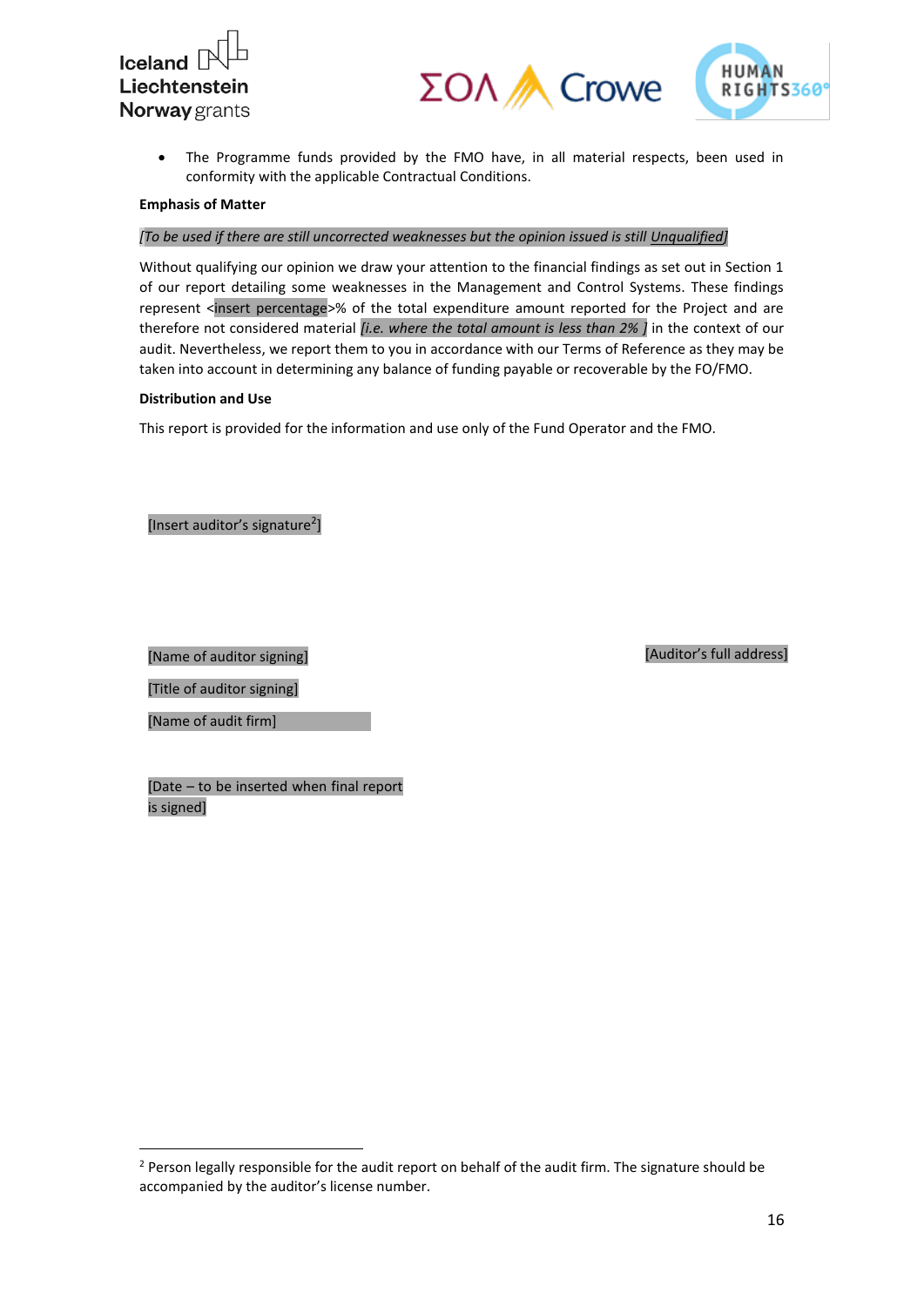





## 1. Summary of Findings

Our financial findings are summarised in Section 3. The following tables show the relation of the financial findings with the total expenditure reported for the Project and with the total amount of EEA Grants funding for the Project.

| <b>Description</b>                                              | Amount<br>€       | % of total Project<br>expenditure reported |
|-----------------------------------------------------------------|-------------------|--------------------------------------------|
| Total expenditure reported for the Project and subject to audit | <amount></amount> |                                            |
| Financial findings (ineligible expenditure established)         | <amount></amount> | <%>                                        |

| <b>Description</b>                                                                                     | €                 |
|--------------------------------------------------------------------------------------------------------|-------------------|
| Total expenditure reported for the Project and subject to audit                                        | $\leq$ amount $>$ |
| Less: financial findings (ineligible expenditure established)                                          | $\leq$ amount $>$ |
| Less: Impact of indirect costs <percentage>% x ineligible personnel costs<br/>established</percentage> | $\leq$ amount $>$ |
| Total eligible expenditure for the Project                                                             | <amount></amount> |
| EEA Grants contribution to eligible expenditure for the Project is <percentage>%]</percentage>         | <amount></amount> |
| <b>Total EEA Grants funding for the Project</b>                                                        | <amount></amount> |
| Less: instalment(s) paid by the FO                                                                     | <amount></amount> |
| Balance of funding payable or recoverable by the FO                                                    | <amount></amount> |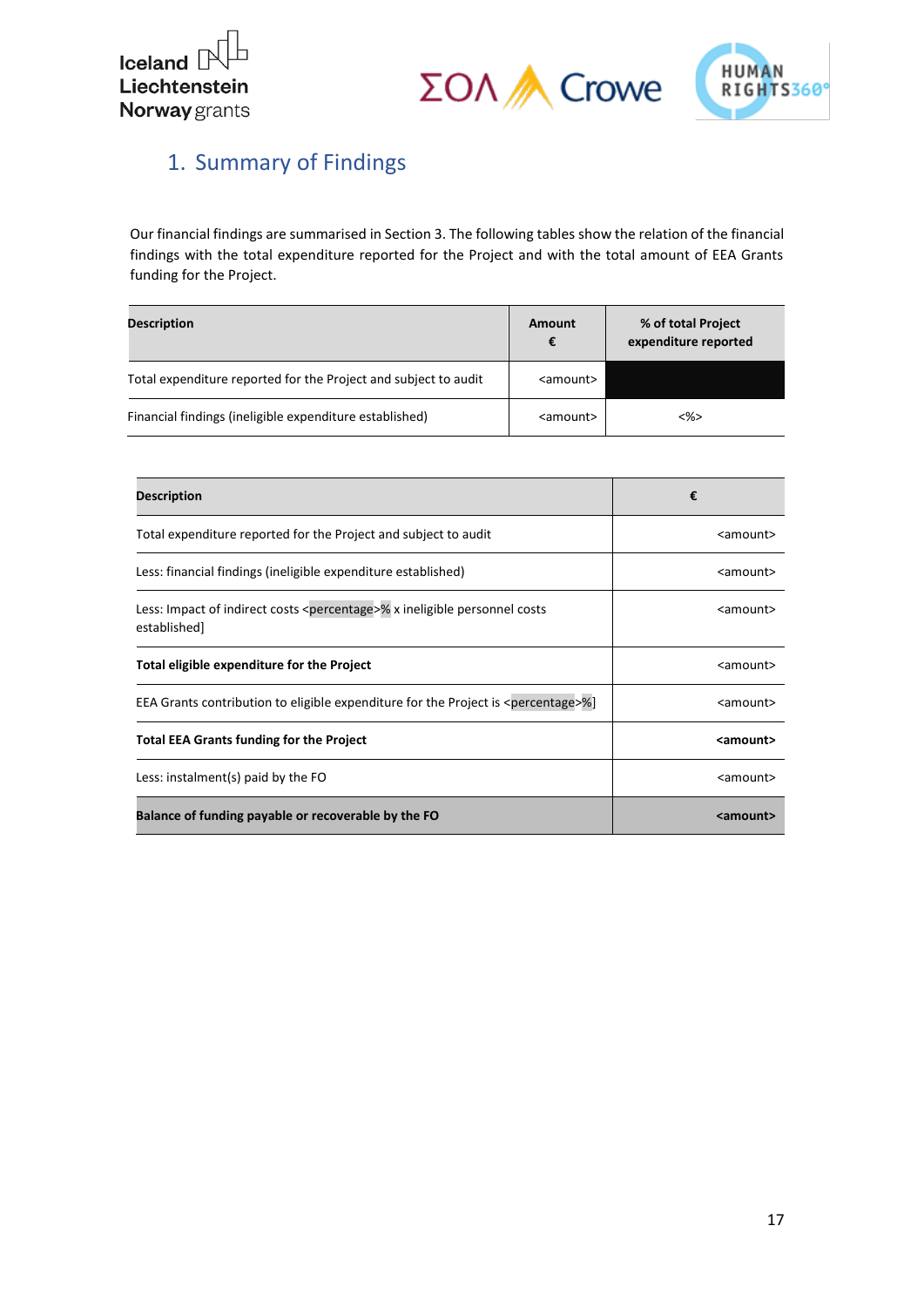





### 1.1 Financial Findings

The financial findings are summarised below, and are set out in more detail in section 3.1:

| <b>Finding No.</b> | Error<br>Classification | <b>Description</b> |  | Amount $(\epsilon)$ <<br>Amount $(\epsilon)$ <<br>Final report ><br>Draft report > |  |
|--------------------|-------------------------|--------------------|--|------------------------------------------------------------------------------------|--|
|                    |                         |                    |  |                                                                                    |  |
|                    |                         |                    |  |                                                                                    |  |
|                    |                         |                    |  |                                                                                    |  |

*Errors are classified as follows:*

- *1 – Not related to the project/activity*
- *2 – Incurred outside eligibility period*
- *3 – No / insufficient supporting documentation provided*
- *4 – Not in compliance with procurement policies / regulations*
- 5 *– Expenditure included recoverable VAT*
- *6 – Other*

#### 1.2 Management Control Findings

Our management control findings are summarised below, and are set out in more detail in section 3.2.

| <b>Finding No.</b> | <b>Description</b> | <b>Priority level</b> |
|--------------------|--------------------|-----------------------|
|                    |                    |                       |
|                    |                    |                       |
|                    |                    |                       |

*Priority refers to the priority of the recommendation based on the following scale:*

*Priority 1: Urgent remedial action is required*

*Priority 2: Prompt specific action is required*

*Priority 3: Specific remedial action is desirable*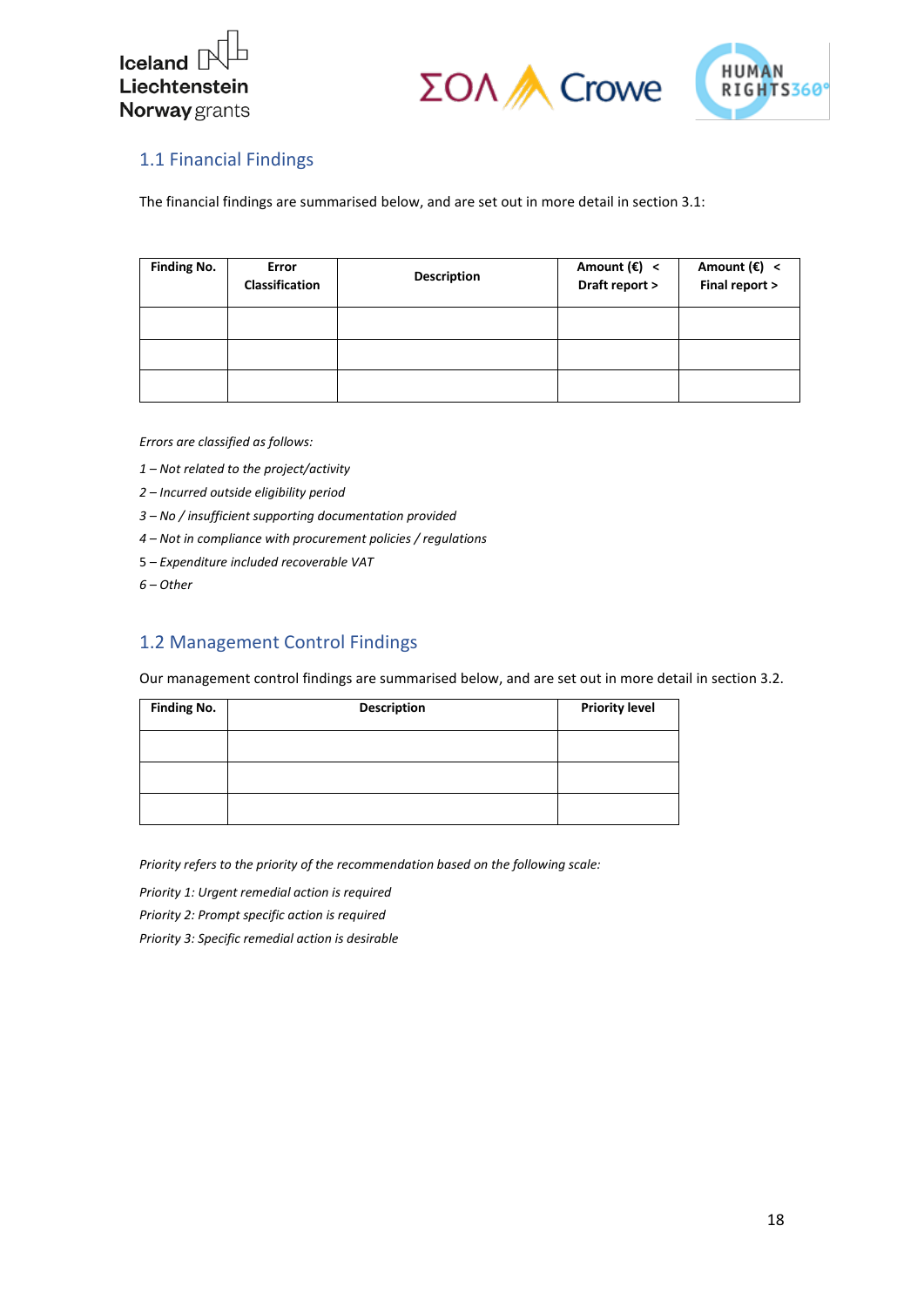



## 2. The Engagement Context

#### 1.1. Background of the engagement

The engagement was requested in accordance with Article 9.5 of the Programme Implementation Agreement signed between the FMO and the Fund Operator (FO), which requires the FO to commission an independent, external financial and compliance audit of projects before approval of the Final Financial Report for each project.

#### 1.2. Entity subject to audit

[*Provide a brief description of the PP– i.e. type of organisation (NGO, non-profit, private, local, etc.), overview of the organisational structure, background, objectives and main activities, etc.*]

#### 1.3. Project subject to audit

[*Provide a brief description of the Project– i.e. main and specific objectives and activities, implementation structure, summary of main outputs / results, financial information (budget/actual costs/absorption rate, etc.]*

#### 1.4. Engagement Objectives

The overall objectives of the audit were to enable us to express an opinion on whether the Final Financial Report presents fairly, in all material respects, the actual expenditure incurred by the Project Promoter and the revenue received from the FMO in conformity with the applicable Contractual Conditions and whether the Programme funds provided by the FMO as in all material respects, been used in conformity with the applicable Contractual Conditions.

#### 1.5.Engagement Scope and Process

The scope of work of this financial and compliance audit covered the expenditure and revenue stated in the Final Financial Report of the Project for the period from <date> to <date> as presented in Annex 1.

#### **Fieldwork**

An opening meeting was held on <date> in the offices of the <name of the PP> in <location> between representatives of <Audit Firm> and the PP, where we met with key staff, ascertained their duties, and outlined our objectives and planned approach in respect of the engagement.

The following persons were present:

| <b>Persons present</b> | Representing | Role |  |  |
|------------------------|--------------|------|--|--|
|                        |              |      |  |  |
|                        |              |      |  |  |
|                        |              |      |  |  |

*[Add description of AUDIT PROCEDURES PERFORMED on site – see Section 6 and Annex 2 of the ToR and suggested sub-headings below:]*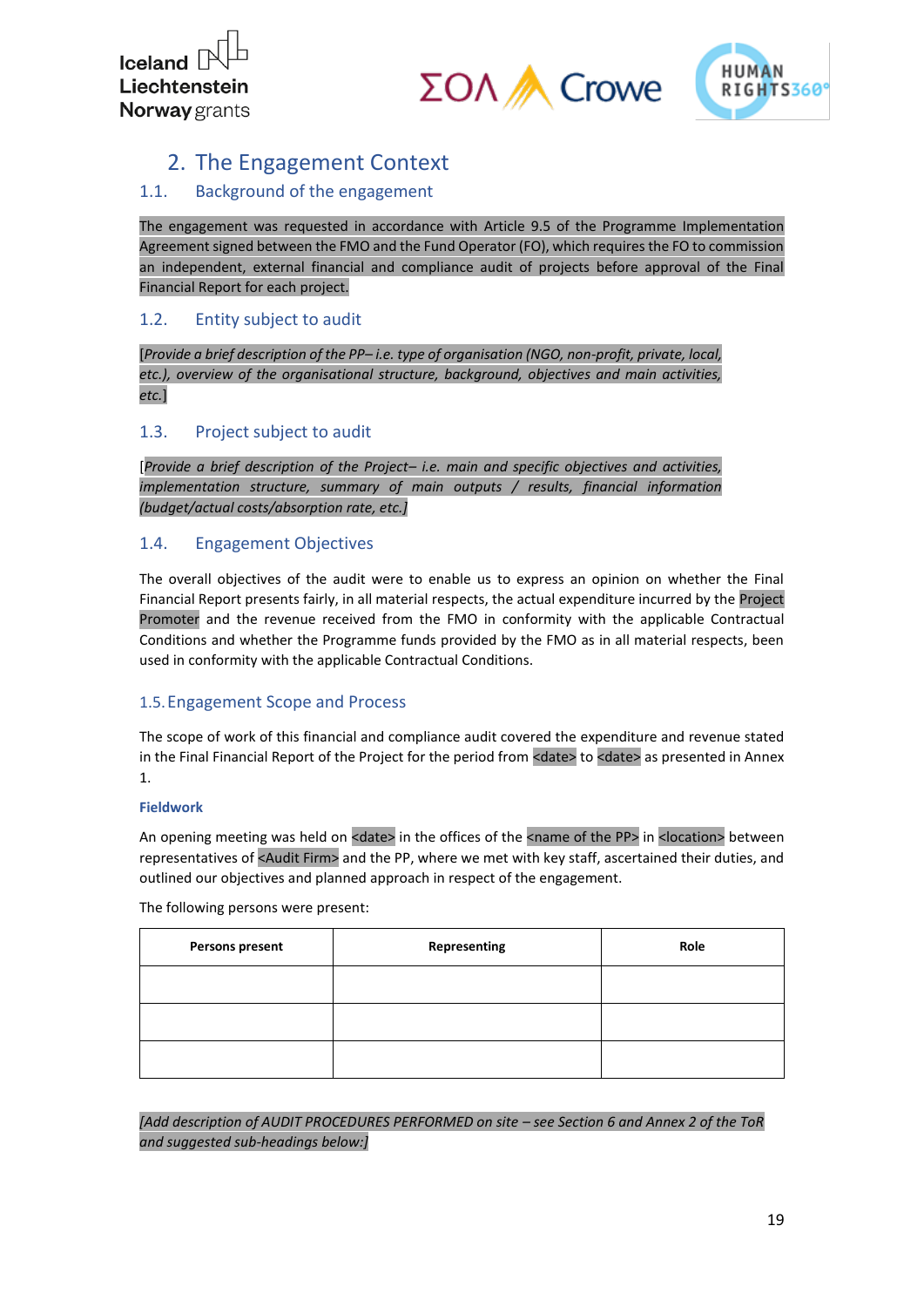





**Key Audit Risks and Responses**

**Materiality and sampling**

**Analytical procedures**

**Test of controls**

**Substantive procedures**

At the end of the fieldwork we prepared an Aide Memoire which listed our preliminary findings prior to the issuance of a draft report. These were discussed with the PP at the closing meeting held on <date> in the offices of the <name of the PP > in <location> when we obtained their comments on the findings.

The following persons were present:

| <b>Persons present</b> | Representing | Role |  |  |
|------------------------|--------------|------|--|--|
|                        |              |      |  |  |
|                        |              |      |  |  |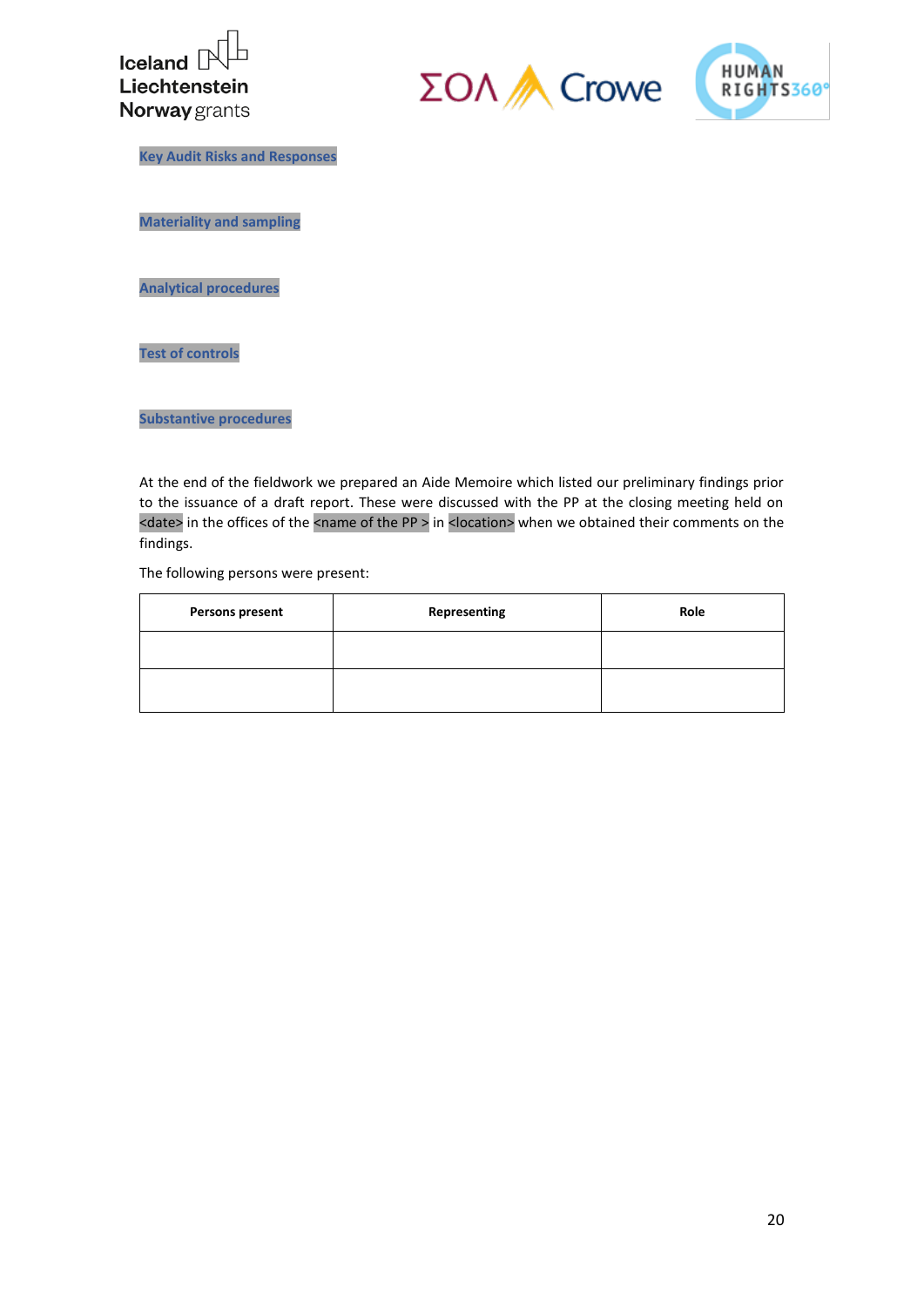



## 3. Findings and Recommendations

#### 3.1. Financial Findings

| <b>Finding n°:</b> [number] | <b>Title:</b> Insert title of finding $-$ to correspond with the title in Section 1 - |
|-----------------------------|---------------------------------------------------------------------------------------|
|                             | highlighting the issue]                                                               |

**Legal basis:** [*Insert reference from the Programme Implementation Agreement which provides the rule not followed*]

**Description of the finding:** [describe in detail the finding covering facts, eligibility criteria, cause and impact, clear references to the transaction number, dates, etc.]

**Recommendation:**

**Ineligible Amount €:** [amount]

**Related management control finding n°:** [in cases where there is a systemic weakness]

**Comments from the PP:** [state whether the Entity agrees or disagrees with the finding and describe Entity comments.]

**Further comments of the Auditor:** [complete only if the Entity does not agree with the finding of the Auditor but the Auditor still believes that the finding is valid. In that case the Auditor should say here why the comments of the Entity are not solid and justify why the finding is retained.]

*[Where there is more than one finding, reproduce the above table, using a separate page for each finding]*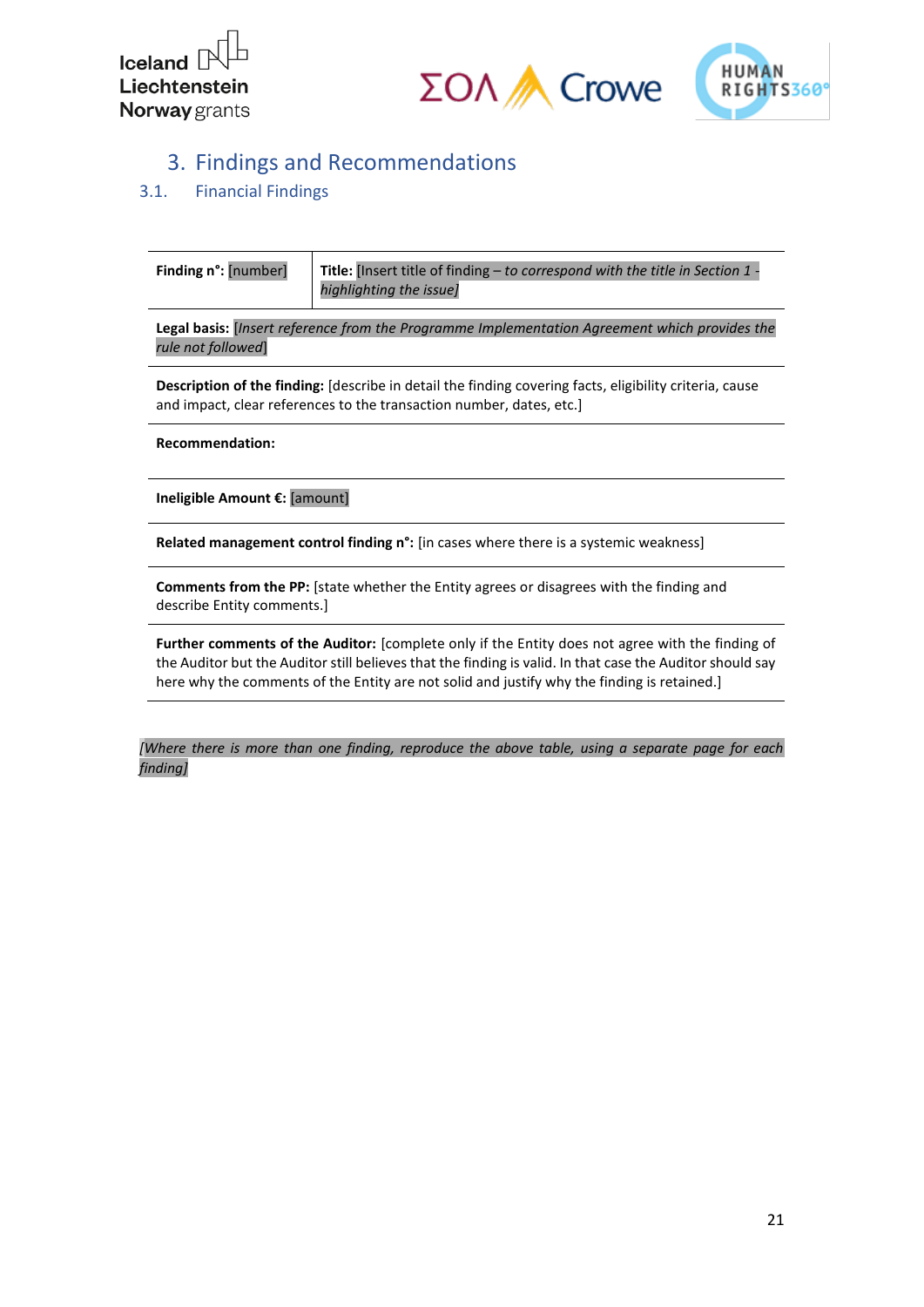





#### 3.2. Management Control Findings

| <b>Finding n°: [number]</b> | <b>Title:</b> [Insert title of finding $-$ to correspond with the title in Section 1 - |
|-----------------------------|----------------------------------------------------------------------------------------|
|                             | highlighting the issue]                                                                |

**Legal basis:**

*[Insert the reference and text from the Programme Implementation Agreement which highlights the weakness in the PP management and control systems – also refer to further guidance under Section 6 and Annex 2 of the ToR*

**Description of the finding:**

*[Describe the weakness identified and its cause and effect, explaining how the above legal basis has not been complied with]*

**Recommendation:**

[*State what, in practice, the PP needs to do to remedy the weakness]*

**Priority level:** *[State if 1, 2, or 3 – see section 1.2]*

**Comments from the PP:**

[*Obtain the comments of the PP on the weakness identified*]

**Further comments from the Auditor:**

*[If required, for example, if the PP does not accept the recommendation, provide further comments to justify the finding]*

*[Where there is more than one finding, reproduce the above table, using a separate page for each finding]*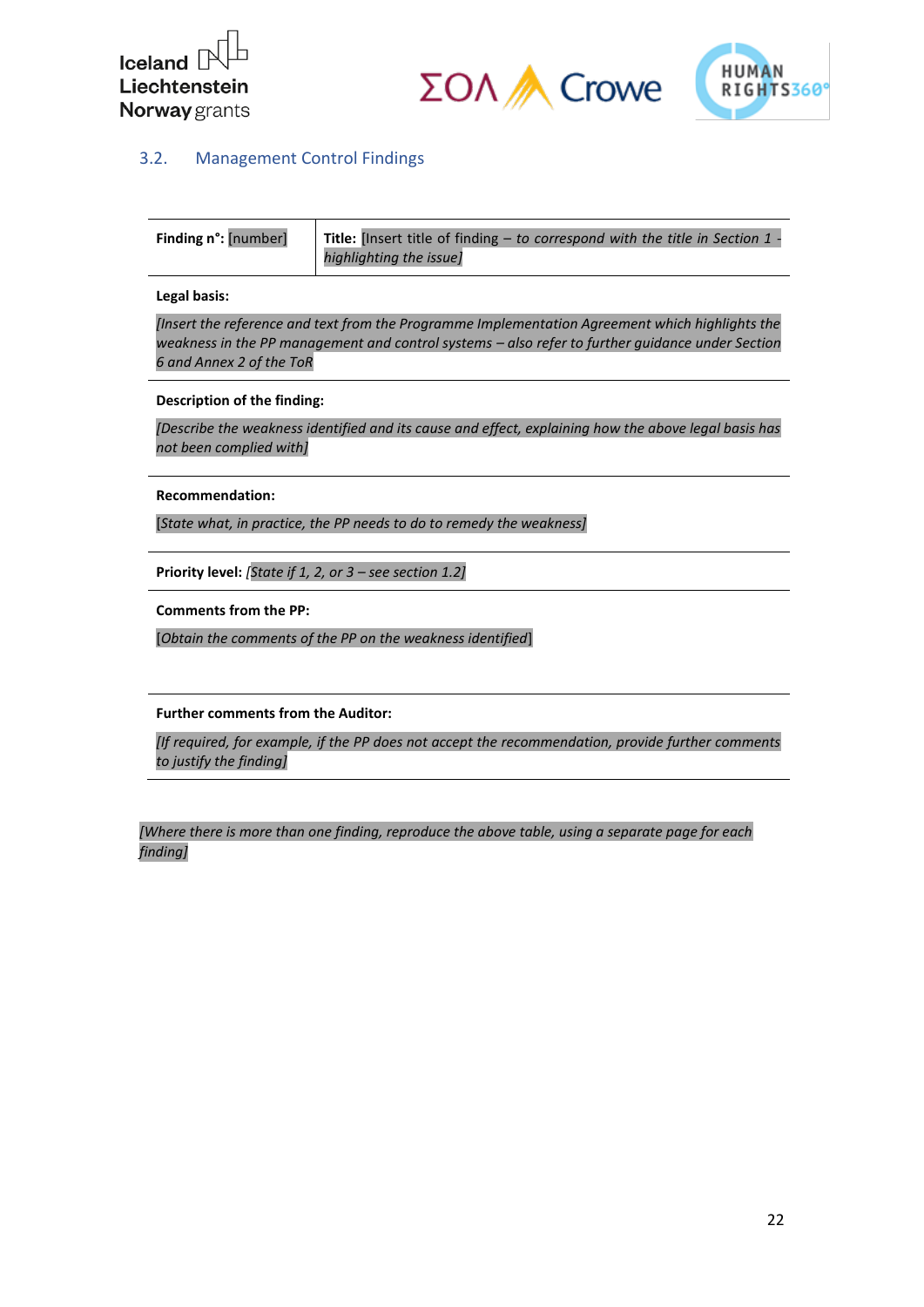Iceland  $\mathbb P$ b Liechtenstein Norway grants





*Annex 1: Final Financial Report of Project <title of the Project> for the period <date> to <date>/*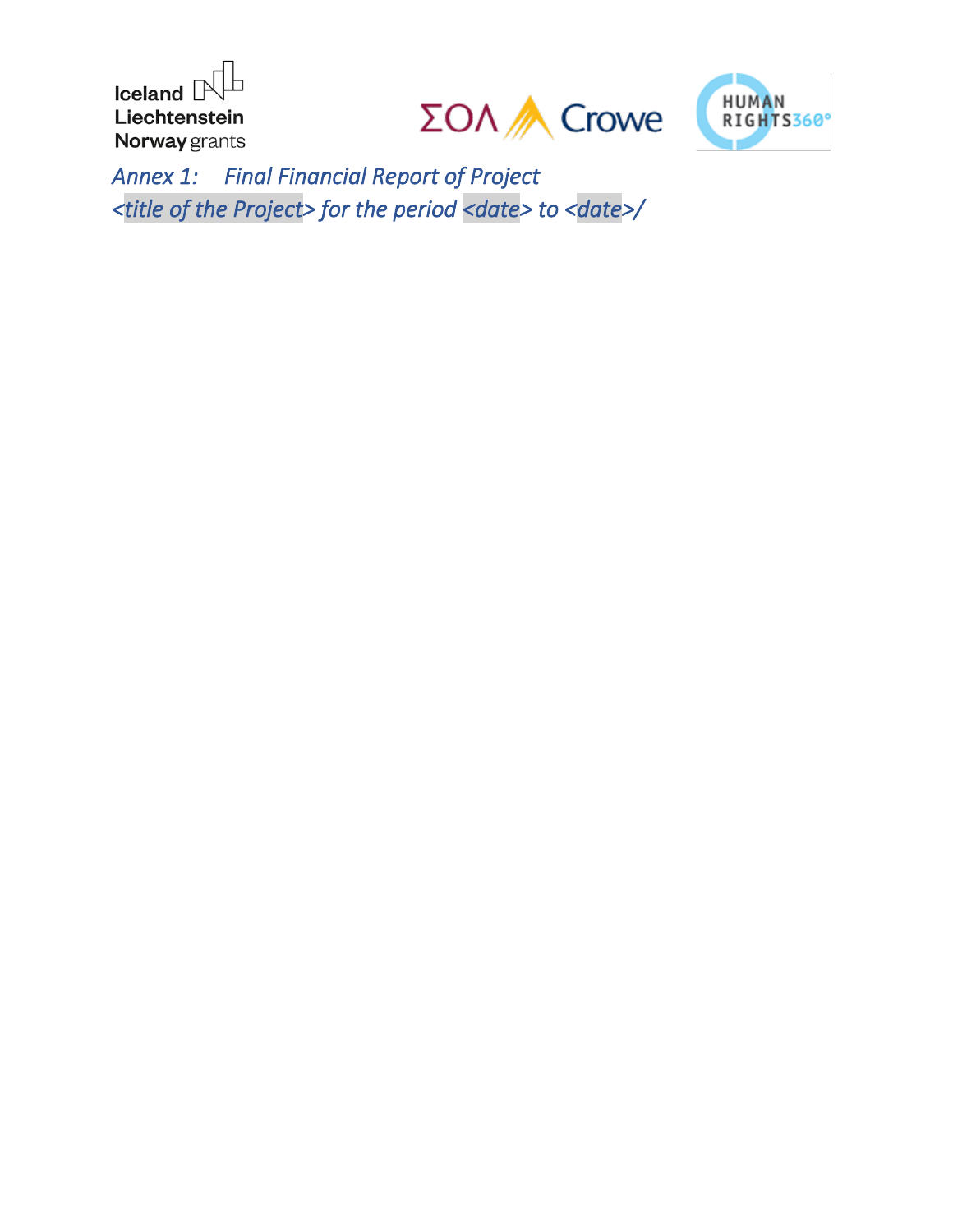



## *Annex 2: Details of expenditure considered ineligible*

|  |  |  | <b>Number</b>                                                                                                                                  |  |
|--|--|--|------------------------------------------------------------------------------------------------------------------------------------------------|--|
|  |  |  | 一                                                                                                                                              |  |
|  |  |  | Annex 3 - Details of expenditure considered ineligible                                                                                         |  |
|  |  |  | Project Name Project Number Voucher No.                                                                                                        |  |
|  |  |  | Accounting<br>Reference                                                                                                                        |  |
|  |  |  | Transaction details (to be copied from the transaction list) accounting ledger, additional columns may be added as appropriate.<br>Description |  |
|  |  |  |                                                                                                                                                |  |
|  |  |  | Budget line   Amount (local  <br>curency)                                                                                                      |  |
|  |  |  | Amount (E)                                                                                                                                     |  |
|  |  |  | Transaction<br>Date                                                                                                                            |  |
|  |  |  | <draft report=""><br/>amount (E)</draft>                                                                                                       |  |
|  |  |  | (See Section 1.1 of<br>the report)                                                                                                             |  |
|  |  |  | F                                                                                                                                              |  |
|  |  |  | Ineligible Error classification Financial Finding Conclusions after receiving Ineligible amount<br>further comments from PO/<br>공              |  |
|  |  |  | < Final report ><br>3                                                                                                                          |  |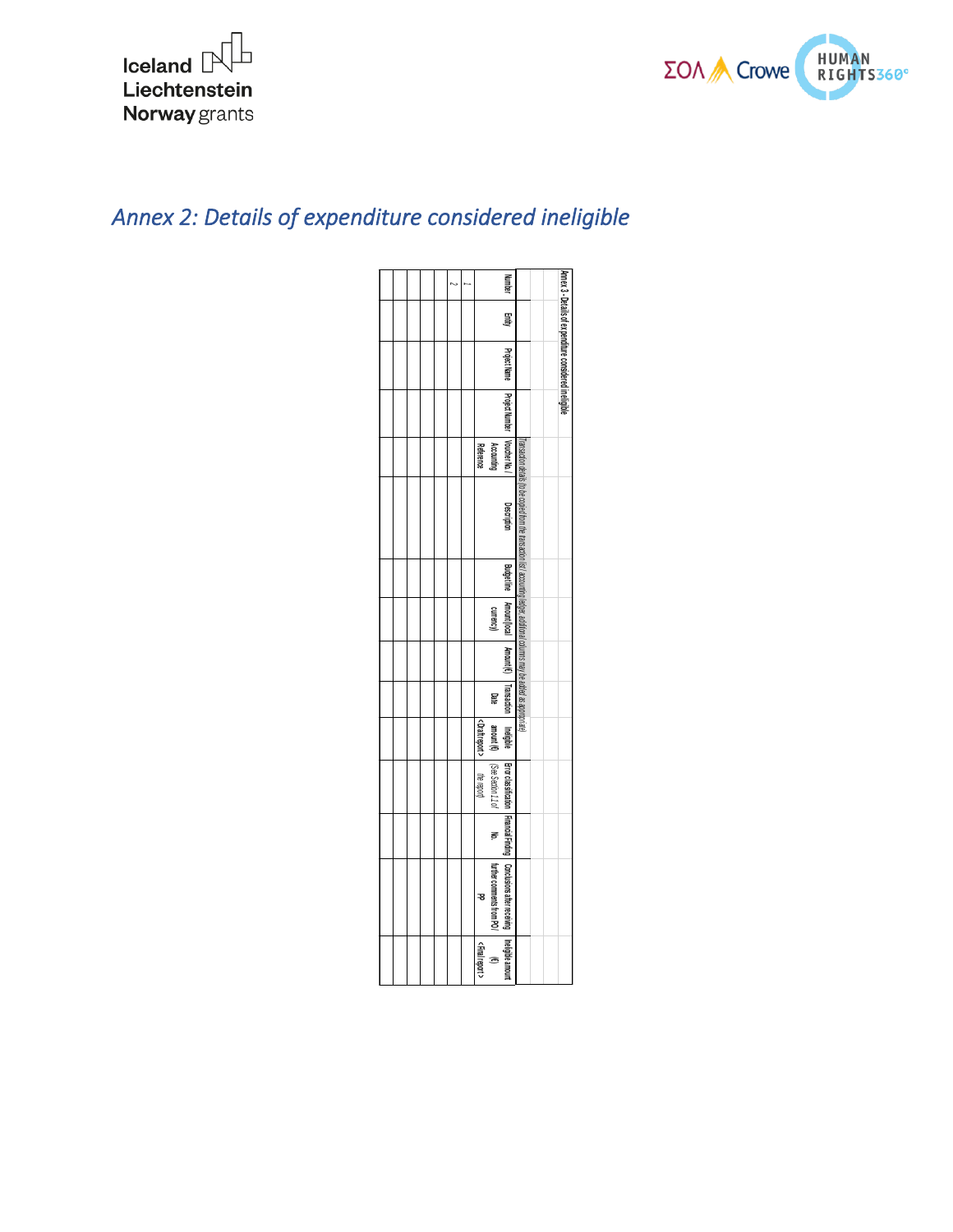



## *Annex 3: Persons contacted or involved in the engagement*

#### **The Auditor – <Name>**

[Name] [Title / Role]

[Name] [Title / Role]

| The Entity subject to audit - [name of the PP] |                |
|------------------------------------------------|----------------|
| [Name]                                         | [Title / Role] |
| [Name]                                         | [Title / Role] |
| [Name]                                         | [Title / Role] |
| [Name]                                         | [Title / Role] |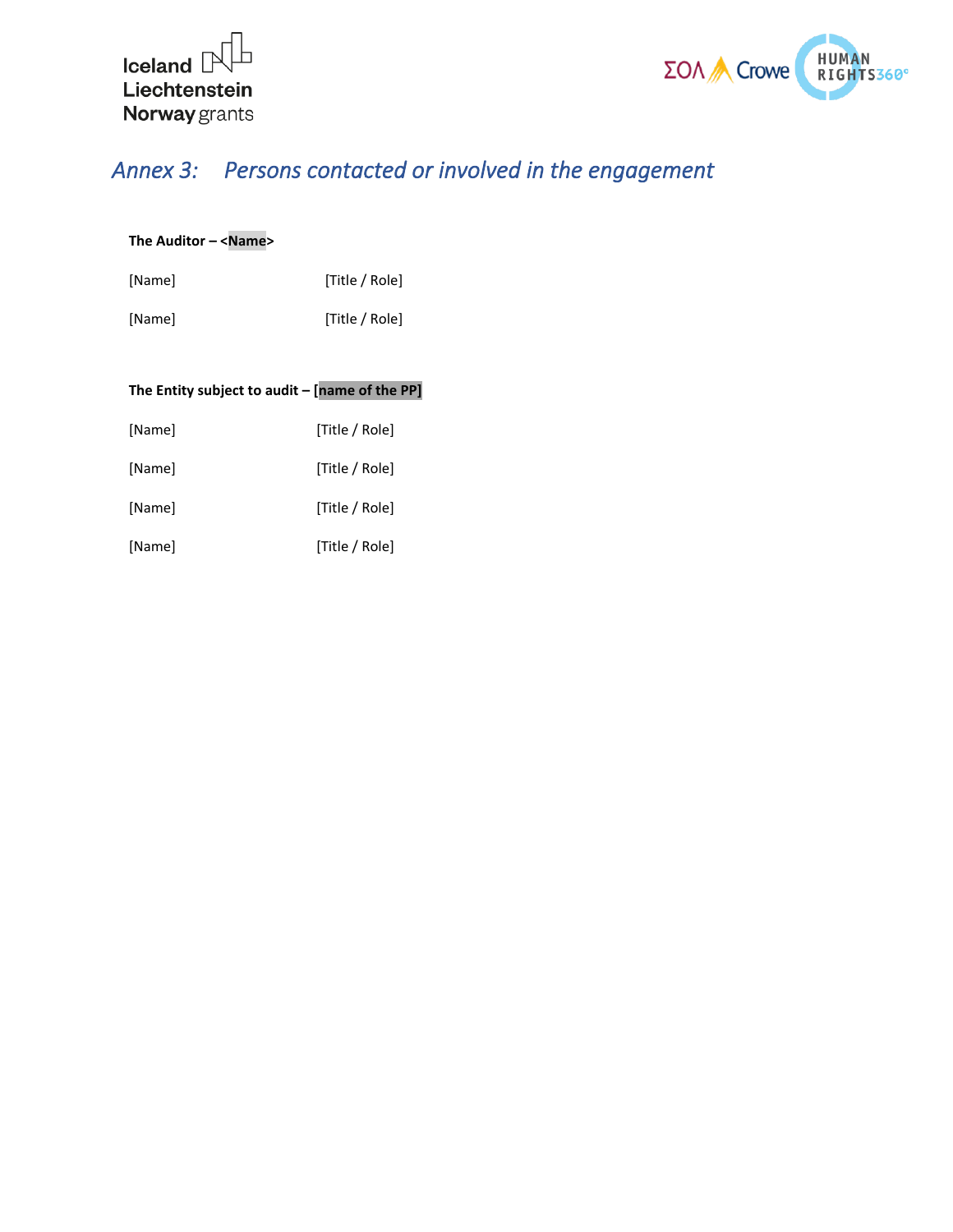



#### Annex II Financial and Compliance Audit Procedures

#### <span id="page-25-0"></span>3.1. Planning and Fieldwork

The Audit procedures should, in accordance with ISAs, include:

#### **Obtaining an understanding of the engagement context (ISA 300)**

The Auditor should obtain sufficient understanding of the engagement context and establish an overall audit strategy. This will entail confirming the Auditor's understanding of the scope of the engagement, and understanding the laws and regulations which apply to the Programme and projects, including the Contractual Conditions which are set out in Section 3 of the ToR (Scope).

Specifically, the Auditor should focus on:

- understanding how the EEA and Norway Grants function and are disbursed and accounted for. The auditor should understand how the PIA and Management Control Systems (MCS) Description of the FO fit into the overall context of the EEA and Norway Grants. In addition, the auditor should understand the nature of activities managed by the FO;
- being familiar with the contents of the PIA. Familiarity of the PIA should extend to its annexes, which are integral to the PIA and therefore part of the Programme's legal framework; and
- understanding the objectives of the financial and compliance audit, the process to be followed e.g. for reporting and the outputs required.

The Auditor should pay specific attention to the Contractual Conditions related to:

- Eligibility of expenditure, particularly as set out in Chapter 4 of the PIA;
- Public Procurement rules set out in Chapter 7 of the PIA;
- Co-financing requirement at project level, including in-kind contribution in the form of voluntary work set out in Article 4.6 of the PIA and Point 2.2 of Annex II
- Cash and bank management;
- Documentation, accounting and financial reporting;
- Audits, monitoring, and reporting / remedying irregularities; and
- Information and communication rules set out in Chapters 3 of the PIA.

#### **Performing risk assessment (ISAs 315 and 330)**

The Auditor shall perform risk assessment procedures to provide a basis for the identification and assessment of risks of material misstatements at the Financial Report and assertion levels, whether caused by error or fraud.

These procedures shall include inquiries of management and of others within the respective entities, analytical procedures (i.e. based on the financial reports submitted by PPs), and observation and inspection.

The risk assessment shall be based on the Auditor's understanding of the FO and PPs, the Programme (and projects) objectives and activities, as well as the relevant implementation context (i.e. sector / country / region), including the internal controls applied by the respective entities.

The Auditor shall design and implement responses to address the assessed risks of material misstatements, through substantive procedures designed to address such risks, as well as tests of controls, as appropriate (*see detailed sections below*).

#### **Obtaining an understanding of the Entity and its environment, including internal control (ISA 315)**

The Auditor should obtain an understanding of the nature of the Entity(ies) and its environment, including: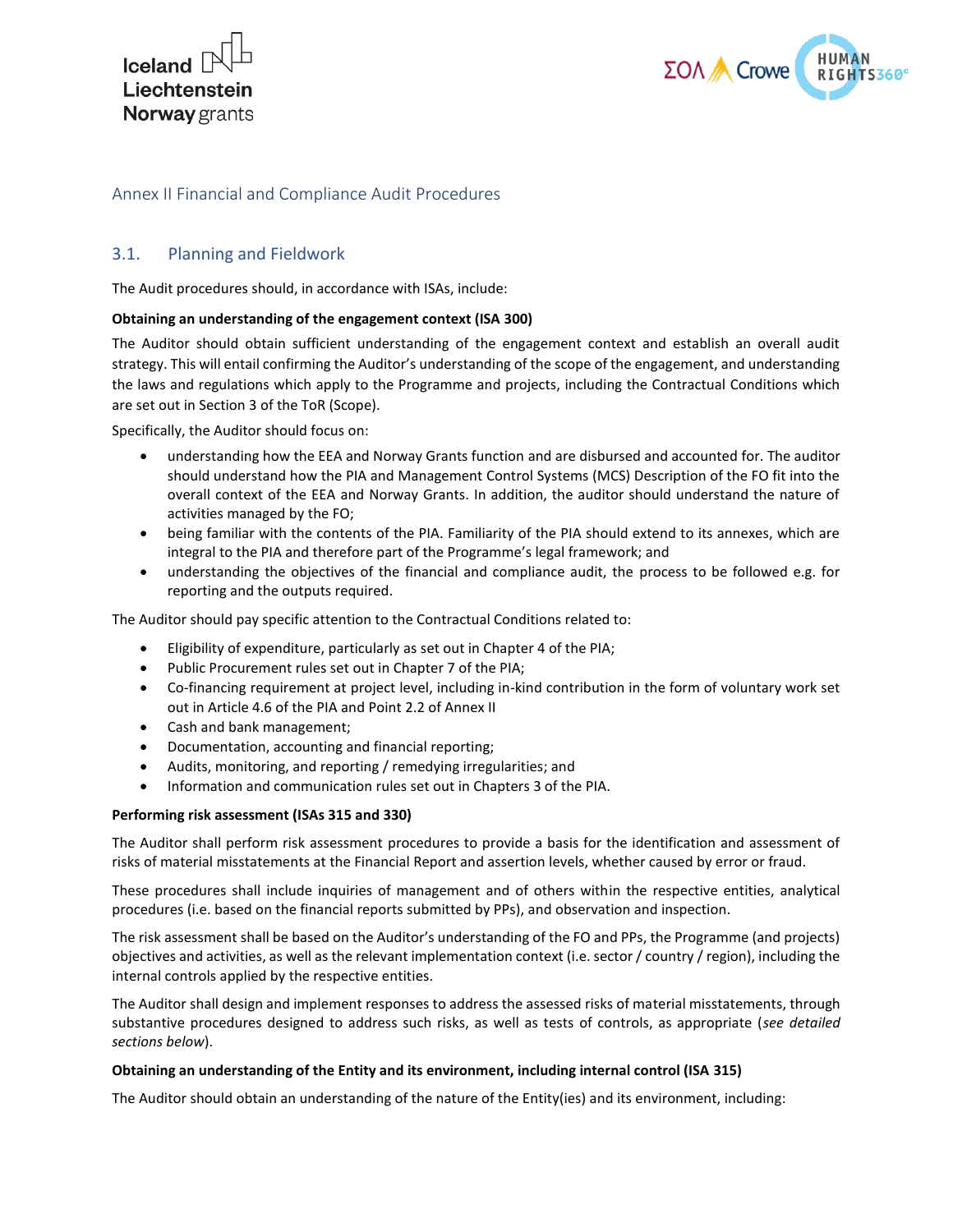



- o the organisation's status (i.e. public / private, non-profit, NGO, etc.);
- o the relevant / sector it operates in;
- o the regulations relevant to its operations;
- o ownership and governance structures (including related entities, if relevant);
- o operations; and
- o sources of financing.

The Auditor should also obtain an understanding of the Entity(ies)'s internal control relevant to the Audit, focusing on the key controls, and specifically those relating to the Programme / project, which are designed to prevent and detect material errors, irregularities, or fraud with regard to the Programme and the funds received under the EEA and Norway Grants.

In particular, the Auditor should obtain an understanding of the Entity(ies)'s:

- control environment;
- risk assessment processes; and
- control activities (relevant to expenditure control and financial reporting),

and assess how the FO ensured that all activities implemented, and costs incurred, under the Programme comply with the applicable Contractual Conditions.

The Auditor should consider qualitative as well as quantitative factors but since this audit is not a performance or operational audit, the Auditor should concentrate on financial internal controls rather than operational controls. The Auditor should use professional judgment to determine the extent of the understanding required.

When obtaining an understanding of relevant controls, the auditor should evaluate the design of the controls and determine whether they have been implemented effectively. Evaluating the design of an internal control involves considering whether, individually or in combination with other controls, it is capable of effectively preventing, or detecting and correcting weaknesses and deficiencies.

Procedures to obtain evidence regarding the design of internal controls can include:

- o Discussions with relevant members of the Entity's staff;
- o Evaluating whether descriptions of the various Entities' internal controls, if available, fairly present the internal controls that have been designed and implemented;
- o Observing operations and inspecting documents, reports, printed and electronic records of transaction processing, accounting procedures (e.g. bank reconciliations) and other key approval and internal control procedures (e.g. periodical expenditure reports, budget – actual comparisons, review and approval of timesheets etc.); and
- o Re-performing internal controls.

#### **Performing tests of controls (if considered appropriate under ISA 330)**

The Auditor should design and perform tests of (relevant) controls to obtain sufficient appropriate audit evidence if:

- o The Auditor's assessment of risks of material misstatement includes an expectation that the controls are operating effectively (that is, the auditor intends to rely on the effective operation of controls in establishing the nature, timing, and extent of substantive procedures); OR
- $\circ$  Substantive procedures alone cannot provide sufficient appropriate audit evidence.

An internal control is operating effectively if, individually or in combination with other controls, it provides reasonable assurance that:

 $\circ$  The Entity's internal control objectives are achieved and in particular that risks to the achievement of the objectives of the Programme / Project are properly managed and controlled;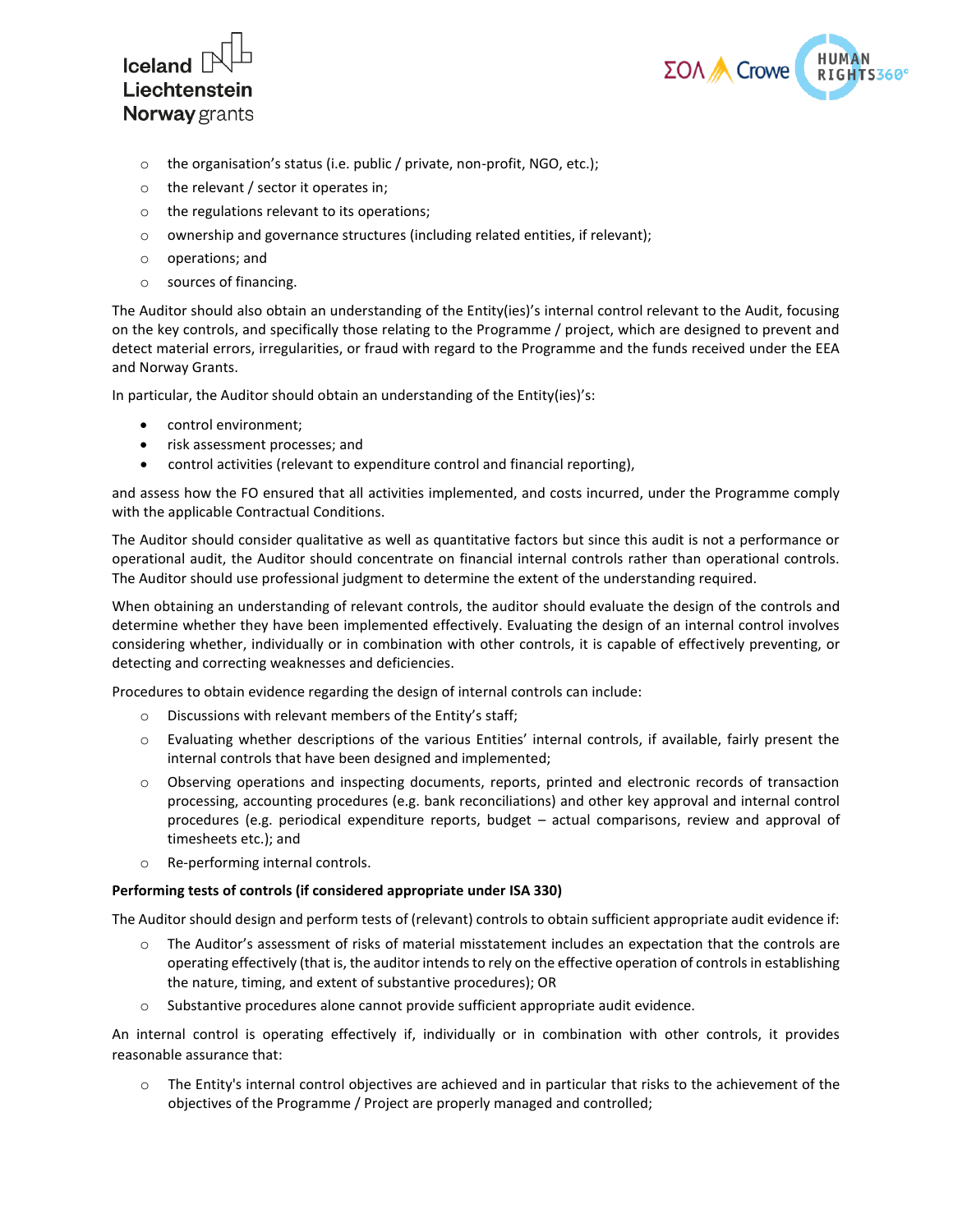



o The risks of error, irregularities and fraud with regard to the Programme / Project funding are properly prevented or detected in a timely manner.

When designing and performing tests of controls, the Auditor should:

- $\circ$  Perform other procedures in combination with inquiry to obtain evidence about:
	- How the internal control was applied;
	- The consistency with which the internal control was applied; and
	- By whom or by what means the internal control was applied;
- $\circ$  Determine whether internal controls to be tested depend upon other controls (indirect controls) and, if so, whether it is necessary to obtain evidence supporting the operating effectiveness of those indirect controls; and
- o Determine the method for selecting items for testing that are effective in meeting the objectives of the procedure.

When determining the extent of tests of controls, the Auditor should consider matters including the characteristics of the population to be tested, which includes the nature of controls, the frequency of their application (for example, monthly, daily, a number of times per day) and the expected error rate.

Tests of controls may include, but are not limited to, inspection (of records, documents and assets), observation, inquiry of management and others within the Entity, confirmation, recalculation and re-performance.

#### **Performing substantive procedures (ISAs 330 and 520)**

Irrespective of the assessed risks of material misstatement, the Auditor should design and perform substantive procedures. This requirement reflects the facts that:

a) the Auditor's assessment of risk is judgemental and so may not identify all risks of material misstatement; and

b) there are inherent limitations to internal control, including management override.

Nevertheless, the results of tests of controls, if any, should be taken into account in determining the extent of substantive procedures.

Substantive procedures comprise:

- Establishing the audit trail (i.e. agreeing the financial reports to the underlying accounting records);
- Reviewing / establishing the cashflows within the Project and reconciling fund balances;
- Performing tests of details of transactions across the different budget lines; and
- Performing substantive analytical procedures.

The tests should be relevant to the nature of the transaction and the related assertions (i.e. completeness / occurrence, etc.), as well as its compliance with the eligibility criteria set out in the Contractual Conditions, and should include:

- Agreeing costs to invoices, receipts, contracts, and other relevant supporting documents;
- Reviewing evidence of actual payment;
- Reviewing compliance with procurement policies and applicable guidance (i.e. Contractual Conditions and national regulations); and
- Reviewing the calculation and reasonableness of costs charged / allocated to the project / programme.

ISA 520 defines substantive analytical procedures as evaluations of financial information through analysis of plausible relationships among both financial and non-financial data (e.g. assessing the reasonableness of total staff costs claimed based on contractual pay, timesheets, joining and leaving dates, etc.). Analytical procedures also include identifying fluctuations or relationships which are inconsistent with other relevant information or that differ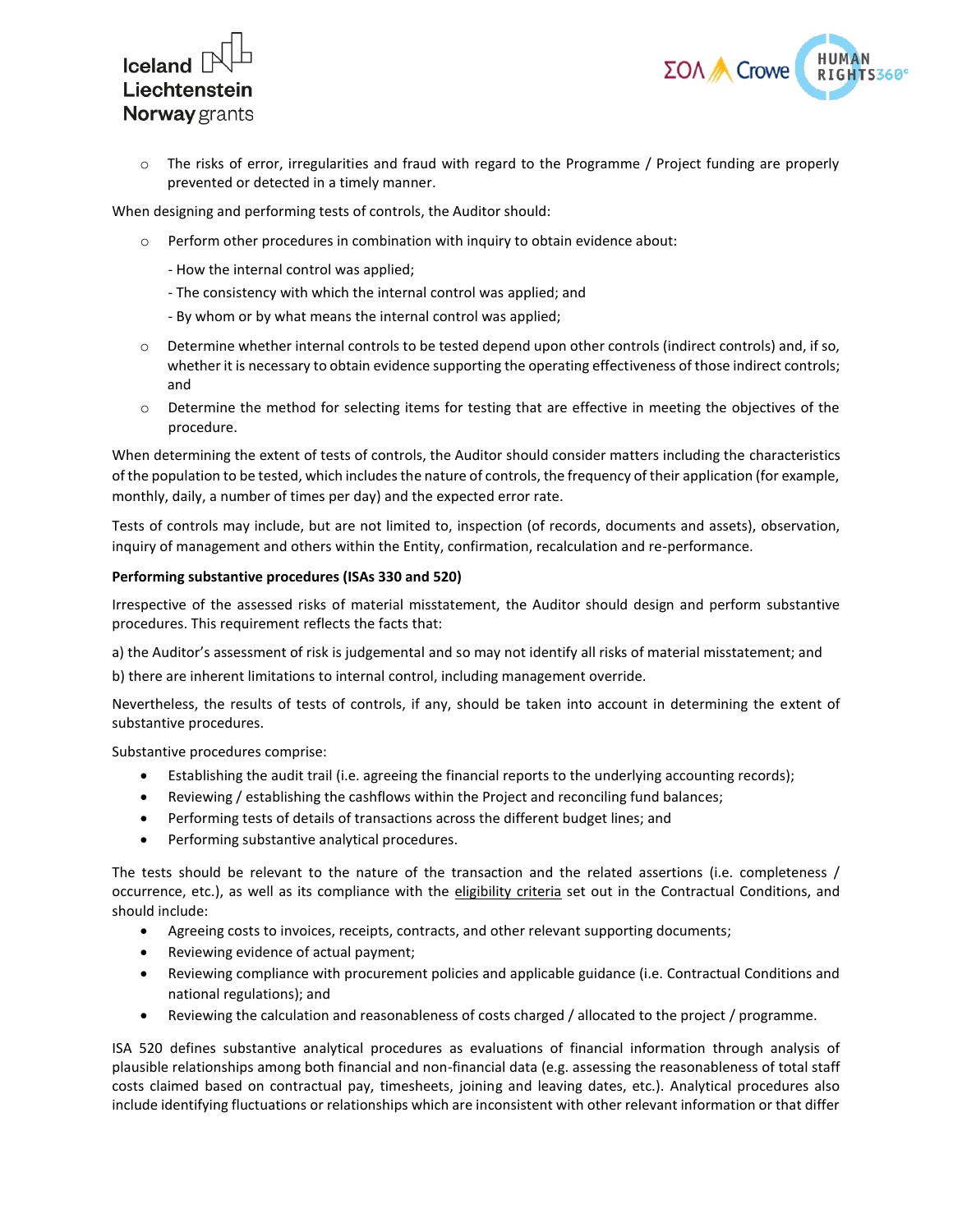



from expected values by a significant amount (e.g. level of travel costs claimed compared to the nature of activities actually implemented).

#### **Sampling methodology and selection (ISA 530)**

In the context of the financial and compliance audit for the Programmes, the Auditor will need to perform audit sampling as a minimum, at two levels:

- 1) selection of the projects to be audited to meet the criteria set out in Article 9.5 of the PIA (see also Section 3 of the ToR); and
- 2) selection of transactions from the expenditure reported under the projects.

ISA 530 states that audit sampling can be applied using either non-statistical or statistical approaches. The decision regarding which approach to use is a matter of the Auditor's professional judgement. However, it is important to note that the Regulation on the implementation of the EEA and Norwegian Financial Mechanisms for 2014-2021 considers statistical sampling as the preferred approach for national entities tasked with its implementation.

The ISA further states that the Auditor shall:

- consider the purpose of the audit procedure, and the characteristics of the population;
- determine a sample size sufficient to reduce sampling risk to an acceptably low level; and
- select items for the sample in such a way that each unit in the population has a chance of selection.

In the event that the Auditor discovers errors of a systemic nature in the sample selected, the Auditor should assess if, and what, further procedures are appropriate to obtain reasonable assurance in relation to the remaining transactions in the population (e.g. extending the sample size, performing other substantive procedures, etc.).

In addition, the Auditor should assess the cause(s) of these systemic errors and consider if raising a management control finding is appropriate.

#### 3.2. Audit Documentation and Evidence (ISAs 230 and 330)

The Auditor should prepare audit documentation and obtain sufficient appropriate audit evidence to support audit findings and to draw reasonable conclusions on which to base the audit opinion. The Auditor should use professional judgment to determine whether the audit evidence is sufficient and appropriate taking into account the Contractual Conditions.

Audit documentation or working papers means the record of audit procedures performed, relevant audit evidence obtained, judgements, and conclusions that the Auditor reached. An audit file should be prepared in one or more folders or other storage media, in physical or electronic form, containing the records that comprise the audit documentation or working papers for each specific engagement.

Audit documentation should provide:

- $\circ$  Evidence of the auditor's basis for a conclusion about the achievement of the overall objectives of the audit; and
- o Evidence that the audit was planned and performed in accordance with ISAs and applicable legal and regulatory requirements (including the Contractual Conditions).

The following should be included in the audit documentation:

- a) the overall responses to address the assessed risks of material misstatements, and the nature, and extent of audit procedures performed;
- b) the linkage of the procedures with the assessed risks; and
- c) the results of the audit procedures, including the conclusions.

In forming an opinion, the auditor should consider all relevant audit evidence, regardless of whether it appears to corroborate or to contradict the assertions in the financial report.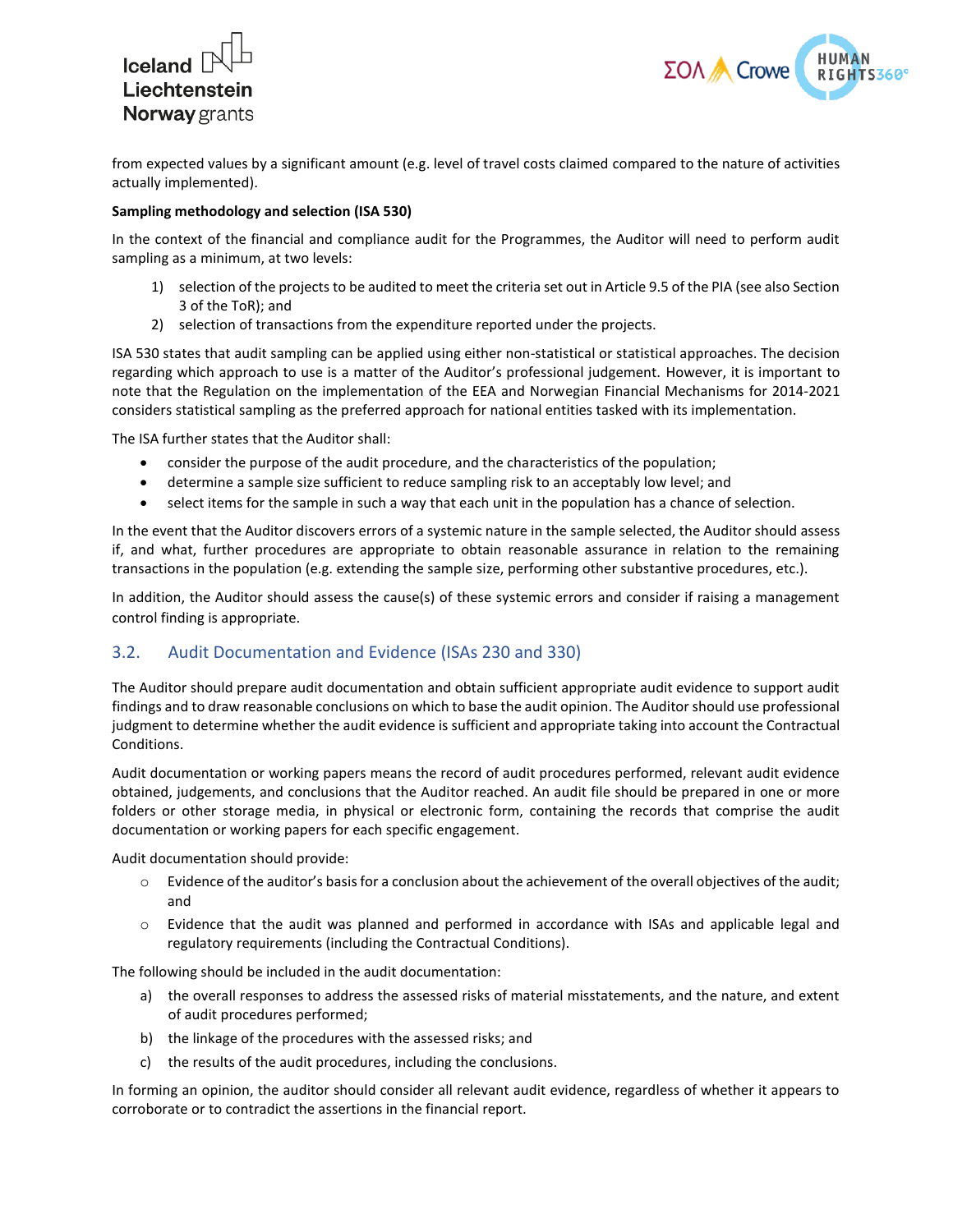



If the Auditor has not obtained sufficient appropriate audit evidence, the auditor should attempt to obtain further audit evidence (see further guidance on *Reporting*, under Section 6 of the ToR) before issuing a conclusion (i.e. final audit opinion).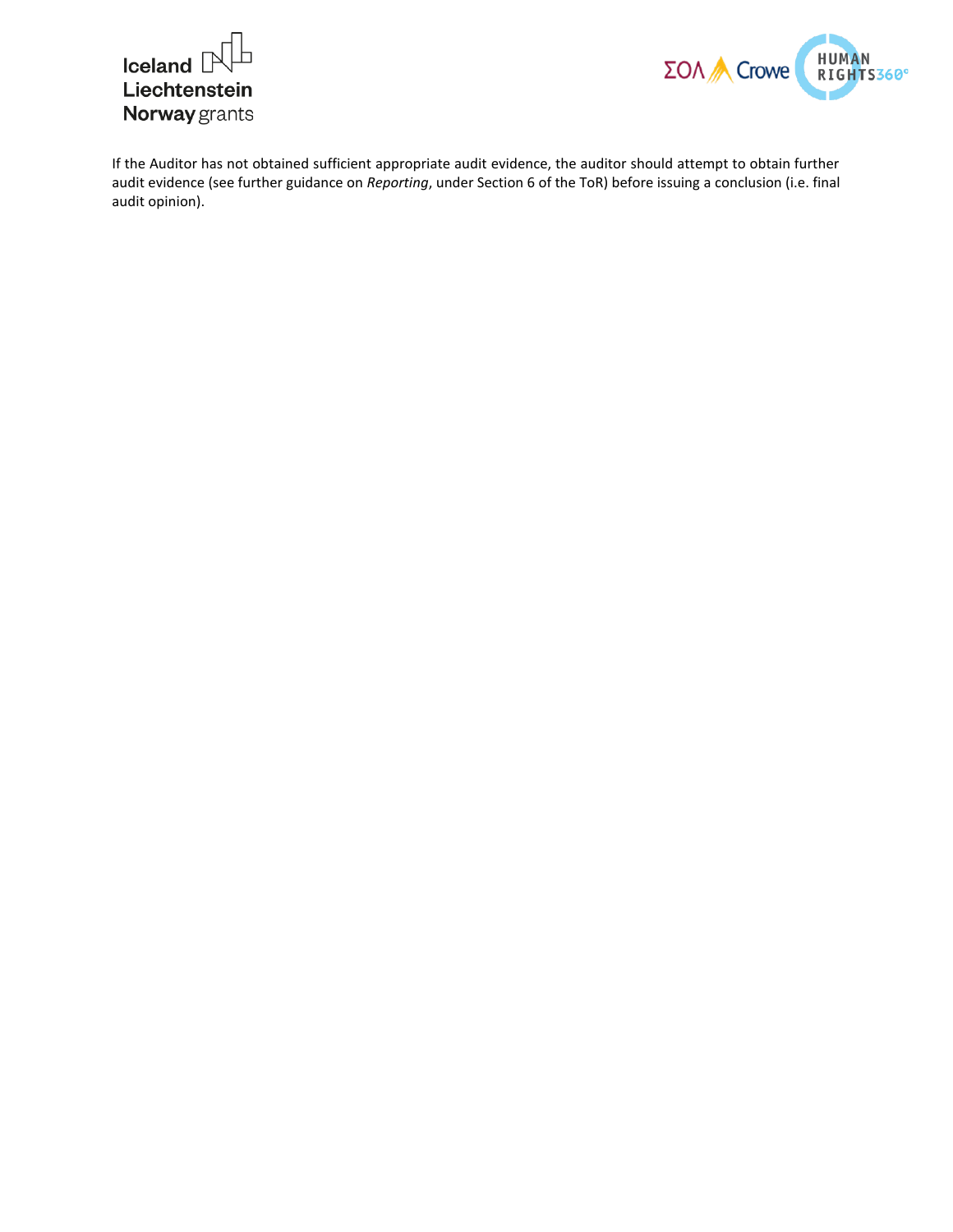



## Annex III: Table of similar services completed by the Candidate

<span id="page-30-0"></span>

| <b>Title of the Project</b>                                                                                                                            |                     |                    |  |                   |  |  |  |
|--------------------------------------------------------------------------------------------------------------------------------------------------------|---------------------|--------------------|--|-------------------|--|--|--|
| Name of the programme                                                                                                                                  | <b>Budget (EUR)</b> | <b>Description</b> |  | Dates (start/end) |  |  |  |
|                                                                                                                                                        |                     |                    |  |                   |  |  |  |
| Link of Published (audit) report or other document verifying the completion of evaluation/audit (e.g certificate of<br>successful contract completion) |                     |                    |  |                   |  |  |  |
|                                                                                                                                                        |                     |                    |  |                   |  |  |  |